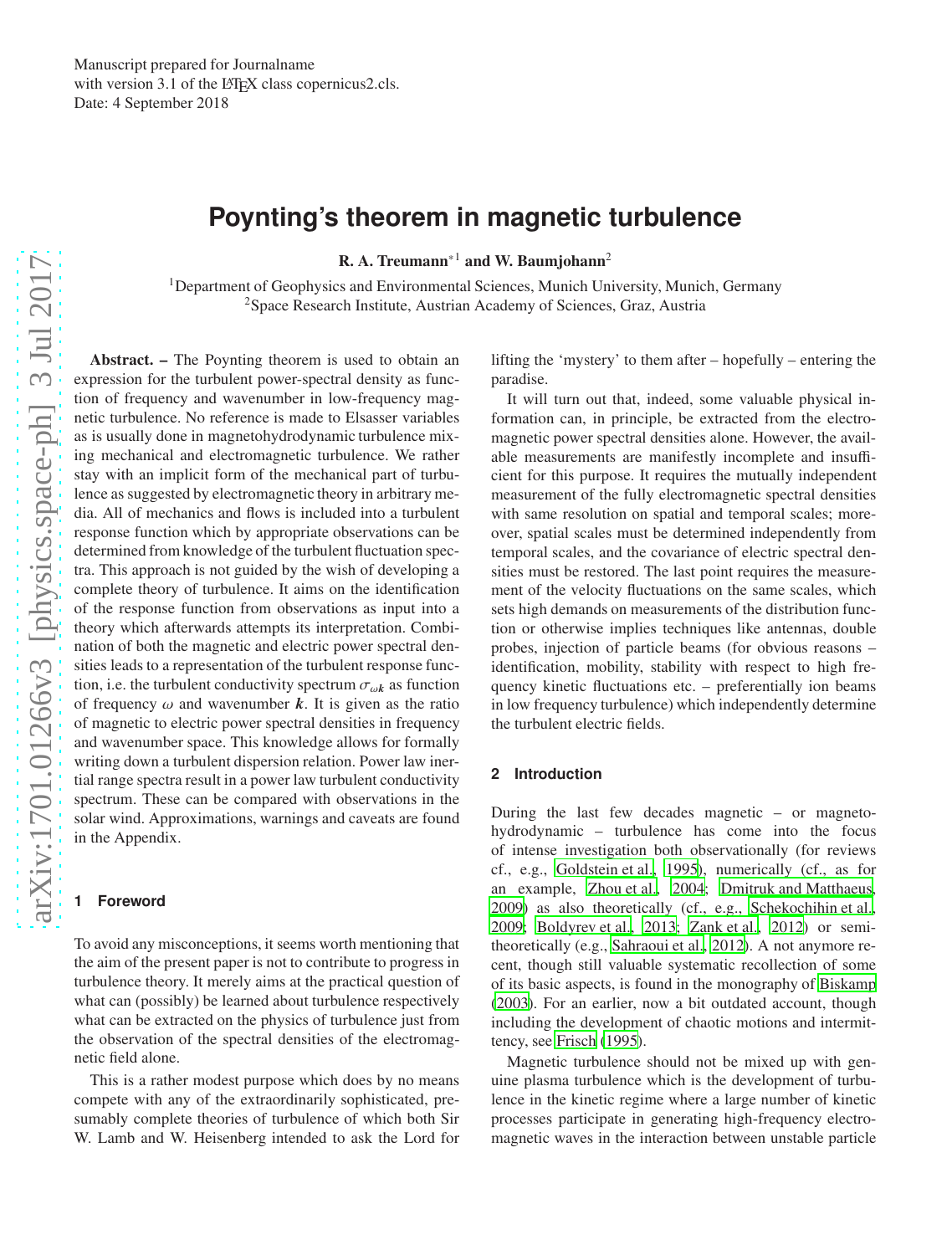distributions (cf., e.g., [Davidson, 1972](#page-17-9); [Kadomtsev](#page-17-10), [1970;](#page-17-10) [Tsytovich](#page-17-11), [1970;](#page-17-11) [Sagdeev and Galeev](#page-17-12), [1969,](#page-17-12) and references therein). Magnetic turbulence we have in mind is restricted to such low frequencies that it cannot leave the medium but is completely confined to the volume under consideration. It is not radiative and not electrostatic but consists of turbulent flows which mix up both an internally pre-existing magnetic field and current distribution which is stirred up by the turbulent motions and forms current vortices. These are surrounded by their solenoidal magnetic fields. There are no free electric charges under such conditions and at those low frequencies as these have plenty of time to discharge. Moreover, the turbulence in such media is collisionless under the conditions which interest us, for instance in space and in most astrophysical situations as well. This differs strongly from the interior of planets where turbulence is made responsible for the generation of the magnetic field via dynamo effects.

The problem of turbulence splits into two different parts: the turbulent mechanical motion and its consequence and counterpart, turbulence in the electromagnetic field. The mechanical motion of the turbulent medium affects the electromagnetic field via the transport equations. The conventional approach (for a most recent theoretical treatment including transport see [Zank et al., 2012\)](#page-17-5) is based on a mixture of both parts. This is guided by low frequency Alfvén waves which couple the velocity  $\delta v$  and magnetic  $\delta B$  fluctuation fields, and is done by introducing mixed fields  $z^{\pm} = \delta v \pm \delta B / \sqrt{\mu_0 \rho}$ , with  $\rho$  mass density, the so-called Elsasser variables (defined two thirds of a century ago by W. [Elsasser](#page-17-13), [1950](#page-17-13)). They have the advantage of distinguishing between directions of propagation and, if combined with magnetic helicity, also between polarizations of the electromagnetic field. The mixture of mechanical and electromagnetic fields leads to a complicated set of transport equations for the turbulent correlation functions. Their currently probably most complete analytical versions including macroscopic viscosities are found in [Zank et al. \(2012\)](#page-17-5), where correlation times and lengths have been expressed in terms of various ratios, and spectral powers have been listed. Weak turbulence has also been based on collisionless fully kinetic theory (cf., [Yoon](#page-17-14), [2007;](#page-17-14) [Yoon and Fang, 2007\)](#page-17-15).

Below we follow a different route concentrating on the electromagnetic part while only implicitly acounting for the mechanical part. Turbulent energy is provided almost exclusively by mechanical motions, which is particularly true when the magnetic fields are comparably weak with kinetic energy density exceeding the magnetic energy density. This is the usual case in the solar wind, for instance and anywhere else in space and most extended astrophysical systems where magnetic fields are comparably weak, the order of  $\mu$ G to mG. In magnetically active media mechanical turbulence is even more difficult to treat than in the absence of magnetic fields, except in the most simple cases. At temperatures above ionisation temperature neglect of currents and fields is hardly justified anyway.

Turbulence, as is well known, evolves in different stages. Firstly, the injection of energy takes usually place at the largest spatial scales, typical for mechanical motions at or above ordinary sound wavelengths. Corresponding fluctuation frequencies are around the frequency of sound, magnetically being in the range of magnetosonic and Alfvénic waves. In a very simplified picture, the injected electromagnetic energy flows across the spectrum of increasing wavenumbers *k*, cascading down in scales until reaching the so-called microscopic or "molecular scale" where dissipation takes over. This is, in principle, the picture<sup>[1](#page-1-0)</sup> that has become accepted

<span id="page-1-0"></span><sup>1</sup>This picture is a shorthand of the various processes which take place in the evolution of turbulence. Firstly, the injected energy is mostly mechanical, causing velocity and density perturbations, fluid vortices and all kinds of large-scale turbulent motions. In a conducting fluid or gas these lead to large-scale current fluctuations with their proper magnetic field fluctuations. By some badly known processes the large-scale currents and current vortices decay to form shorter scale current vortices and their magnetic fields. At the large scales these are in the magnetohydrodynamic/magnetogasdynamic domain. Once the scales drop below typical ion scales (gyroradii, inertial lengths), ions decouple magnetically but still respond to induction electric fields. Currents are transported by electrons here. This is the regime of Hall currents, kinetic Alfvén waves, whistlers etc., waves and instabilites whose magnetic fields are dominated by electrons. Current scales in this regime range from just below the ion-gyroradii down to the electron gyroradius. At this stage the magnetohydrodynamic description breaks down, is replaced first by two-fluid processes, and ultimately by kinetic processes. The injected energy has already crossed several regimes of scales in the cascade from large to small scales. Transformation of wave modes has occurred, waves have generated sidebands, have undergone parametric interaction, refraction from large scale vortices, particle scattering and other nonlinear processes typical for each separate regime of scales have occurred, including various forms of dissipation, heating and entropy production. Nevertheless in this crossscale process a regime might exist, where dissipation is about negligible. In this scale range energy cascades down to smaller scales to form a power law spectrum. Once its end is reached, which in magnetic turbulence is at electron scales, where the electrons effectively decouple from the magnetic field, still orders of magnitude above any 'molecular' scales and the corresponding molecular dissipation, magnetic fluctuations cease, currents and magnetic fields dissipate, and magnetic turbulence is replaced by electrostatic turbulence. This is the regime of collisionless turbulent dissipation. There has been dissipation already at intermediate scales, but the bulk of dissipation takes place here by not well defined processes which destroy current flow and magnetic fields. The most violent of such processes is spontaneous magnetic reconnection (cf., e.g., [Treumann and Baumjohann](#page-17-16), [2015](#page-17-16)) which sets on when the width of the turbulent current filaments drops below the electron gyroradius. Dissipation in a single current filament is of course small. However, current filaments in turbulence are abundant, and one expects that small-scale reconnection, integrated over the distribution of all current filaments in the turbulent volume, adds up to become the ultimate kinetic dissipation mechanism in magnetic turbulence in plasmas, a kinetic process that not anymore belongs to magnetic turbulence, is dissipative in nature, and in which electrostatic fields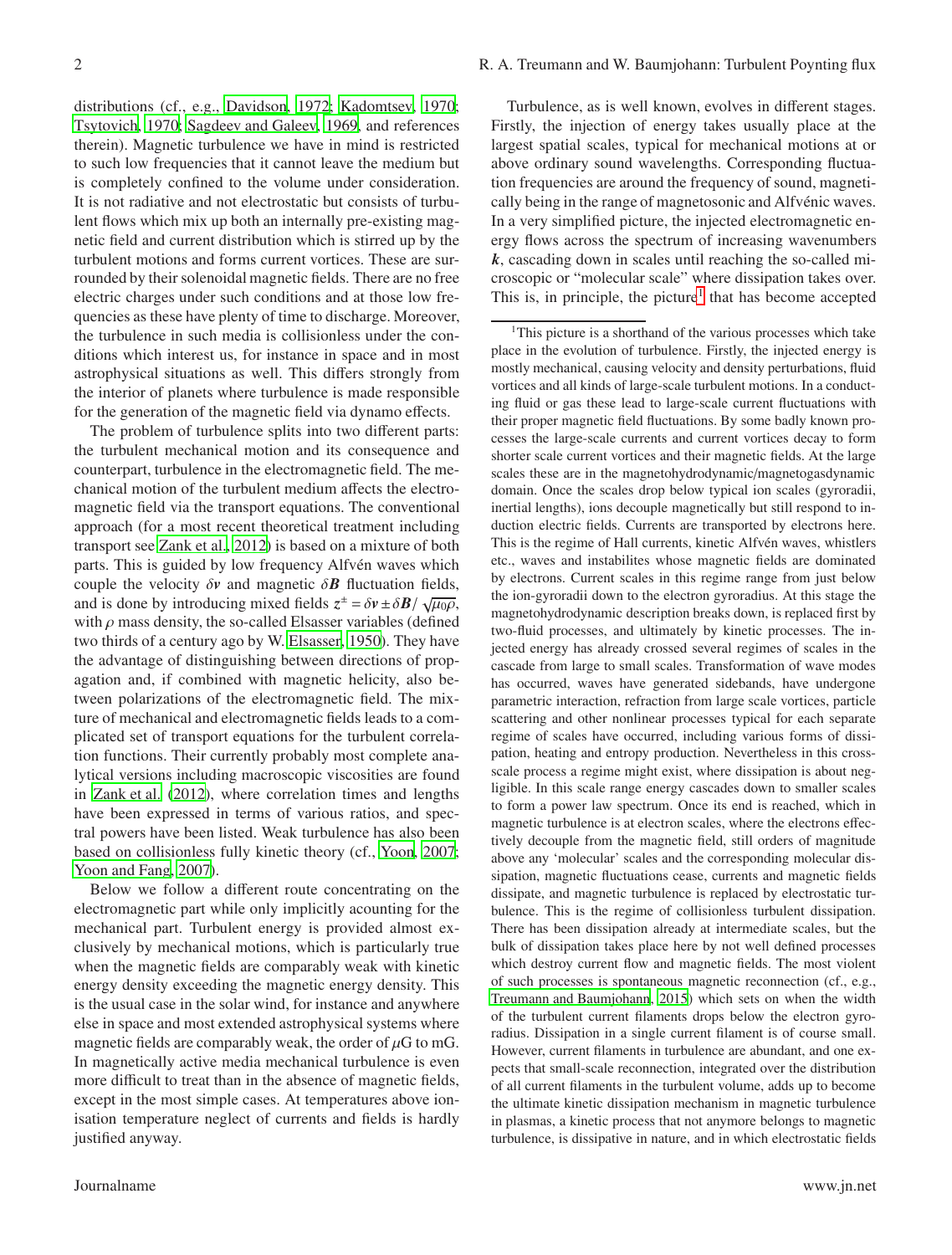since the pioneering work of [Kolmogorov \(1941](#page-17-17)), [Batchelor](#page-16-0) [\(1947\)](#page-16-0), [Heisenberg \(1948a](#page-17-18)[,b\)](#page-17-19), [Iroshnikov](#page-17-20) [\(1963\)](#page-17-20), [Kraichnan](#page-17-21) [\(1964\)](#page-17-21) and others. Meanwhile a large number of sophisticated theories have been attempted on the spectral behavior, even including renormalization group methods (cf., e.g., [Verma, 2004](#page-17-22)). Observations, mainly in the solar wind, provided strong support for Kolmogorov's hypothesis of the existence of an inertial spectral subrange between the injection and dissipation ranges (cf., e.g., [Goldstein et al., 1995;](#page-17-0) [Zhou et al.](#page-17-1), [2004;](#page-17-1) [Bale et al., 2005;](#page-16-1) [Alexandrova et al.](#page-16-2), [2009;](#page-16-2) [Sahraoui et al., 2009,](#page-17-23) [2013;](#page-17-24) [Chen et al.](#page-17-25), [2011;](#page-17-25) [Wicks et al.,](#page-17-26) [2012;](#page-17-26) [Horbury et al.](#page-17-27), [2012;](#page-17-27) [Brown et al., 2015,](#page-17-28) and others) with a fairly robust spectral power law. They have been supported by numerical simulations under various collisionless conditions (cf., e.g., [Zhou et al., 2004;](#page-17-1) [Bereznyak, 2011,](#page-16-3) [2014,](#page-16-4) and the extended lists of references therein). Reviewing these developments would fill a monography.

We here focus on the question what can be deduced from the knowledge of the power spectral density of (electro) magnetic turbulence in view of the electromagnetic response to the turbulent mechanical motion. This requires investigation of the electromagnetic energy transport. Since, as mentioned above, the turbulent energy is provided by mechanical motion of which, due to the conducting properties of the plasma, just a fraction transforms into currents with their electromagnetic fields, energy conservation concerns the total sum of mechanical and electromagnetic energy. It is somewhat surprising then that observed electromagnetic spectral power densities exhibit a moderately extended spectral range which shows all signs of a Kolmogorov inertial range, characterized by a constant about dissipationless electromagnetic energy flow across the spectrum from large to small scales. In traversing it the electromagnetic energy is, at least approximately, conserved independently from mechanical energy, posing the purely electromagnetic problem of how the electromagnetic energy evolves over the scales of the inertial range. While most of the mechanical energy should probably have been dissipated by different, more violent mechanical processes, dissipation of the decoupled and transferred electromagnetic energy is believed to take place in the small-scale dissipation range.

Since turbulence consists of two states, the mean-field state and turbulent fluctuations, interest becomes divided. Mean fields are the sum of possibly present external (magnetic) fields and the fluctuation-averaged large-scale (electro)magnetic and mechanical fields. Both naturally affect the transformation of turbulent energy, mechanical and electromagnetic. Here we are interested in the electromagnetic part and, particularly, in the electromagnetic fluctuations which are measured in well-developed and stationary turbulence.

Our intention is as follows: Turbulence concerns fluctuations, including their nonlinear evolution to large amplitudes, mode coupling and mixing of scales. Observations re-

fer to fluctuations when discussing power spectral densities of (electro)-magnetic turbulence. In the following we deal with the spectral energy density of these fluctuations. As these are the easiest available, we ask what information can be deduced from the electromagnetic power spectral densities alone when information about the mechanical part of turbulence is not at hand. Clearly, since both are coupled, such an approach cannot be completely general but will be restricted to a few special cases only where the mechanical aspect of the turbulence is assumed to be implicit to the electromagnetic response of the turbulent plasma. Under some restrictions, as we demonstrate below, this becomes possible for low frequency turbulence in application to the inertial

The main restriction is that we consider only the electromagnetic contributions to turbulence. This implies that electrostatic fields are excluded. Thus  $\nabla \times \delta E = 0$  and  $\delta E \perp \delta B$ hold for the electromagnetic fluctuation fields. It is in this sense that we speak of magnetic turbulence. Its electromagnetic signature is the presense of a spectrum of fluctuating magnetic fields  $\delta \mathbf{B}$  and the related induction electric fields  $\nabla \times \delta \mathbf{E} = -\partial_t \delta \mathbf{B}$ .

range of turbulence.

It is sometimes claimed that this would not cover turbulence, for instance in magnetohydrodynamics where Alfvén, fast and slow modes are involved and all fluctuations propagate on a combination of these low frequency modes while at higher frequencies change to two-fluid modes or electronmhd modes with electric potential fields becoming gradually involved due to the charge separation effects caused by the different scales of electrons and ions.<sup>[2](#page-2-0)</sup> Such a claim is not

play not only an important but the dominant role.

<span id="page-2-0"></span><sup>&</sup>lt;sup>2</sup>The argument that low frequency waves like Alfvén, fast and slow waves are not 'real' electromagnetic waves, because they don't leave the plasma, differ from radiation and apparently "include potential effects", is wrong. Suppression of radiation of Alfvén waves is due to mass loading, not to non-electromagnetic properties. This is seen from their dispersion relation  $N^2 = k^2 c^2 / \omega^2 = c^2 / V_A^2$ where  $V_A^2 = B^2/\mu_0 mN$  is the squared Alfvén speed. For electromagnetic radiation the right-hand side is unity. Writing the Alfvén dispersion relation  $N^2 = m/M_{eff}^A$ , it becomes obvious that the radiative property of the electromagnetic wave is lost, because the low-frequency photons assume an 'effective Alfvén-mode mass'  $M_{\text{eff}}^A = B^2/\mu_0 N c^2 = \epsilon_0 B^2/N$ , which retards them to Alfvén speed. Photons become suddenly heavy and slow due to a 'classical Higgs effect' in the presence of the magnetic field *B* and plasma density *N*, which confines them to the plasma, because *heavy photons don't propagate in vacuum*. In case this mass is fine-tuned to  $M_{\text{eff}}^A = m$ , Alfvén waves turn into ordinary-mode radiation of different dispersion and wavenumber-dependent effective ordinary-mode mass  $M_{\text{eff}}^{om} = (m + e^2 N / \epsilon_0 k^2 c^2)$ . Note that for  $k \to 0$  this mass  $M_{\text{eff}}^{om} \to \infty$ becomes infinite, and the ordinary mode is cut off at large wavelengths. It is thus the 'Higgs-effect of mass generation' which transforms electromagnetic radiation in a magnetically active plasma into plasma waves. The *irreducible* ordinary-mode photon mass follows for  $k = 0$  from  $m_{om} = \hbar \omega_e/c^2 \approx 10^{-10} \sqrt{N} eV/c^2 \approx 10^{-15} m_e \sqrt{N}$ , where the density is in cm<sup>-3</sup>. No irreducible mass exists for Alfvén modes because for them  $\omega \rightarrow 0$  with  $k \rightarrow 0$ . Their effective irre-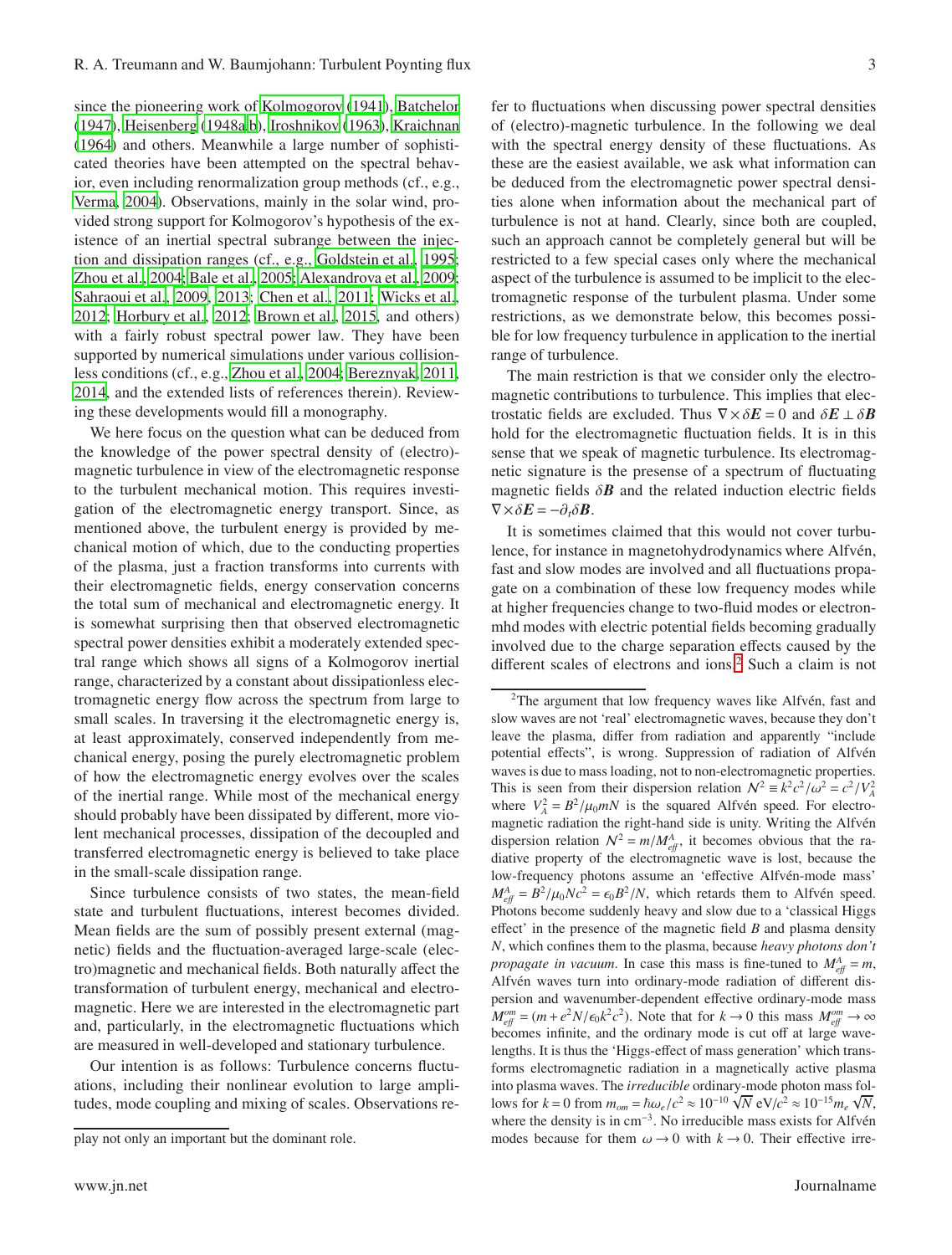true, however. Any fluctuating magnetic fields  $\delta \mathbf{B}$  and their related induction electric fields δ*E* are solely and without any exception due to the presence of electric currents on various different spatial and temporal scales. These are generated by whatsoever, however mostly mechanical mechanisms in the turbulence. Examples are density gradients which produce diamagnetic drift currents that give rise to magnetic fields and whose density fluctuations can be described as drift modes. They propagate on the fast or slow branches or their modifications at shorter scales. Electrostatic potential drops generate beams and thus currents whose magnetic fields contribute to magnetic turbulence in one of the electromagnetic modes, not the potentials themselves. The presence of magnetic fluctuations in the turbulence in a plasma thus always implies the presence of time variations on vastly different scales in the current distribution – no need to mention that spin couplings and orbital magnetic moments are excluded. On the other hand, potential fluctuations not related to currents do not contribute to magnetic fluctuations other than electromagnetic radiation.

## **3 Turbulent magnetic energy transport equation**

Consider an infinitely extended magnetically active and collisionless plasma. It has been shown [\(Boozer, 1986\)](#page-17-29) that in the absence of any molecular collisions and kinetic effects mimicking collisions the only dissipation of energy in this case is due to turbulent fluctuations. In the following we derive an approximate equation for the dissipated energy from Poynting's law under some simplifying assumptions. These include consideration of fluctuation scales shorter than any mean field variations but longer than kinetic scales such that the fields can be divided into mean and fluctuating components. Kinetic scales are excluded because they are responsible for dissipation. Mean fields are assumed either vanishing (electric) or stationary (magnetic) such that the equations describe solely fluctuations. Moreover, velocity fluctuations are only accounted for implicitly where they contribute to the effective turbulent conductivity.

The electromagnetic energy flux in a plasma which carries a current *J* is given by Poynting's theorem [\(Landau et al.](#page-17-30), [1998\)](#page-17-30)

<span id="page-3-2"></span>
$$
\frac{\partial}{\partial t} \left( \frac{B^2}{2\mu_0} + \frac{\epsilon_0}{2} E' \cdot \tilde{\epsilon} \cdot E' \right) = -J \cdot E' - \frac{1}{\mu_0} \nabla \cdot (E' \times B) \tag{1}
$$

where  $\tilde{\epsilon}$  is the tensor of dielectric response, and  $S = E' \times B / \mu_0$  is the Poynting flux vector. One should keep in mind that this equation just desribes the energy in the electromagnetic field. In turbulence this field couples to the mechanical equations of motion of the plasma, exchanges energy with the plasma and thus is not conserved. Conservation of energy applies only to the sum of mechanical and electromagnetic energies. In exactly this sense the above equation is not a conservation law but applies to the *open* electromagnetic system of turbulence under consideration! Energy losses and gains are contained in the interaction term  $J \cdot E'$ via the current  $J$  as well as in the electric field  $E'$  which both are functionals of the velocity *v*.

In view of application to spectral densities of the turbulent fields, we assume that all field quantities  $\vec{F} = \vec{F} + \delta \vec{F}$  are composed of sums of fluctuation fields δ*F* and mean fields  $\bar{F}$ . The latter result from averaging over the timescales and spatial scales of the fluctuation fields as indicated by either the bar on top or  $\langle ... \rangle$ .<sup>[3](#page-3-0)</sup> They are taken constant on the fluctuation scales thus not being of primary interest here. In addition large-scale external magnetic fields  $B_0$  may be present. Transforming into the moving-mean frame  $\bar{v} = 0$ , the mean electric field  $\bar{E} = 0$  vanishes<sup>[4](#page-3-1)</sup> while magnetic mean fields  $\bar{B}$ have to be retained because Lorentz invariance keeps them unaffected. However, all averages of products of fluctuations like  $\langle \delta F_i \delta F_j \cdots \rangle$  vary on the macroscopic scale. They provide constant contributions to the equations for fluctuations. In a first treatment they will be neglected. If retained, the solutions obtained from the fluctuation equations without these terms must be adjusted to them by standard methods of variation of constants or reference to boundary conditions.

Poynting's theorem results fom the set of electrodynamic equations. These are linear in the fields. In order to proceed without invoking the full set of mechanical equations whether fluid or kinetic, some assumption is to be made on the relation between the current  $J$  and electric fields, which includes the dissipative response of the medium to the turbulent fluctuations. This is accounted for through introducing a general conductivity tensor  $\tilde{\sigma}$  and a generalized Ohm's law  $J = \tilde{\sigma} \cdot E'$  in which the conductivity becomes a very complicated not further specified expression, depending on which plasma model is used to account for the turbulent dynamics (cf., e.g., [Krall and Trivelpiece, 1973\)](#page-17-31). Avoiding any specification somehow circumvents the enormous difficulties involved in complete turbulence theory. This can be achieved only on the expense of a number of severe simplifications and assumptions to which we restrict. The present approach must therefore be considered as approximative only while in a similar sense it parallels the common experimental approach when just power spectral densities of the magnetic field are measured in order to infer spectral slopes.

ducible mass is determined by the size of the system, *kmin*, the smallest wavenumber.

<span id="page-3-0"></span><sup>&</sup>lt;sup>3</sup>cf. Appendix for the averaging procedure.

<span id="page-3-1"></span><sup>&</sup>lt;sup>4</sup>The electric field  $E' = E + v \times B$  depends on the velocity field *v*, which in a mean field theory gives rise to a modified Ohm's law including mean-field  $\alpha$  and  $\beta$  effects, with  $E'$  the electric field in the stationary frame. The electric fluctuations consist of three terms  $\delta E' = \delta E + \delta v \times \bar{B} + \delta v \times \delta B$ . No assumption is made about the velocity except that  $\bar{v} = 0$ . In the following the third nonlinear fluctuation term is neglected because it leads to higher order correlations. In the same spirit the average term  $\overline{\delta v \times \delta B}$ , the term leading to the  $\alpha$ -effect, is neglected, which also means that  $\bar{E} = 0$ .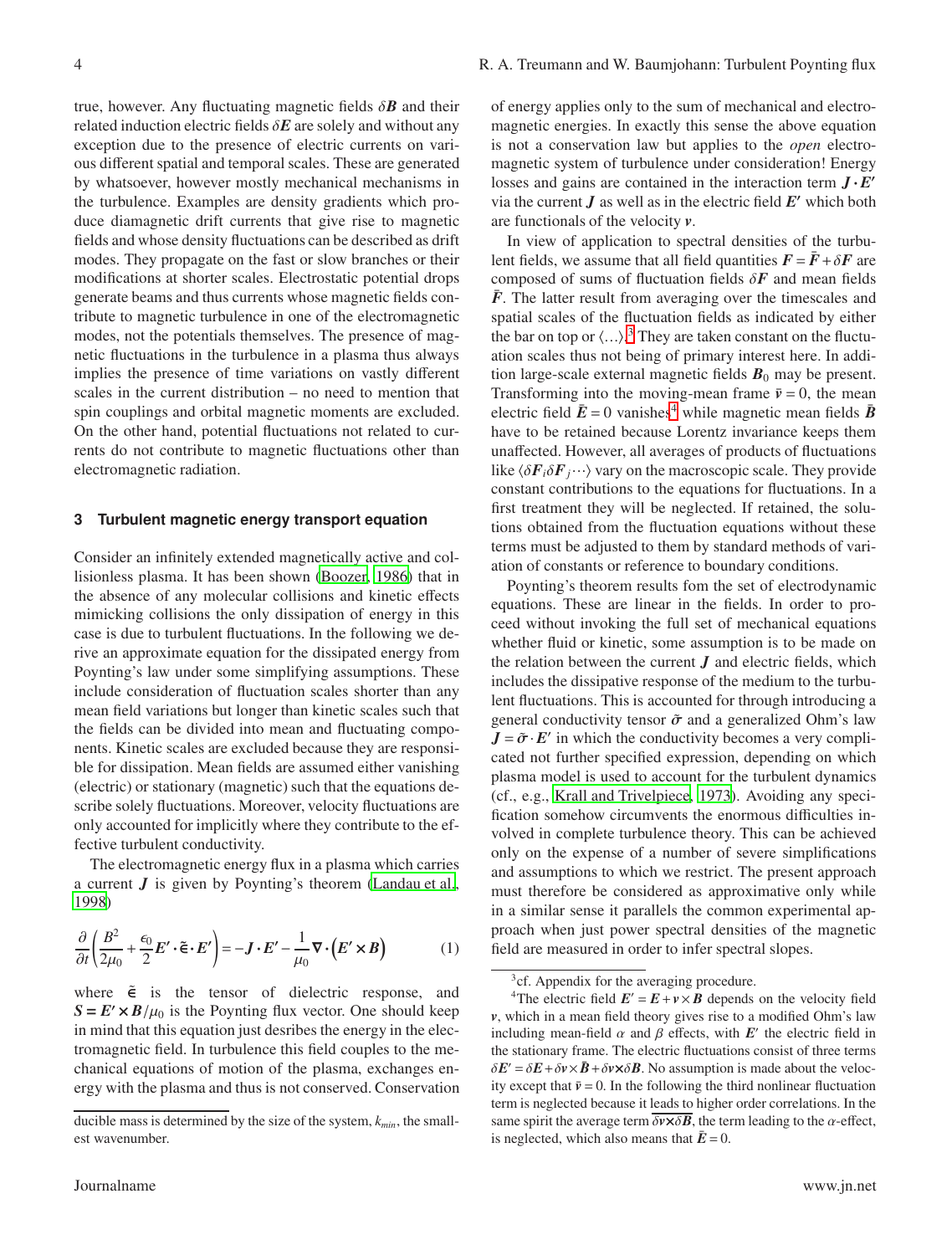Averaging Eq. [\(1\)](#page-3-2) and subtracting the mean-field equation from the original Poynting theorem one obtains the Poynting theorem of the fluctuation fields alone. Understanding all terms as turbulent fluctuations we suppress the prefix  $\delta$ , but keep the bar-indication of the average (plus external) field

<span id="page-4-0"></span>
$$
\frac{\partial}{\partial t} \left( \frac{B^2}{2\mu_0} + \frac{\mathbf{B} \cdot \mathbf{\bar{B}}}{\mu_0} + \frac{\epsilon_0}{2} \mathbf{E}' \cdot \tilde{\epsilon} \cdot \mathbf{E}' \right) = -\mathbf{E}' \cdot \tilde{\sigma} \cdot \mathbf{E}'
$$
\n
$$
- \frac{1}{\mu_0} \nabla \cdot \left[ \mathbf{E}' \times \mathbf{B} + \mathbf{E}' \times \mathbf{\bar{B}} \right]
$$
\n(2)

where  $\tilde{\mathbf{e}} = \bar{\mathbf{e}} + \delta \mathbf{\epsilon}$ ,  $\tilde{\sigma} = \bar{\sigma} + \delta \sigma$ . Any mean-field conductivity [\(Boozer, 1986](#page-17-29)) is included in  $\bar{\sigma}$  which contains only meanfield quantities. [Boozer \(1986\)](#page-17-29) for instance writes the *meanfield resistivity tensor* in the form

$$
\bar{\sigma}_{mf}^{-1} = \bar{\eta} \mathbf{I} - \frac{\bar{\eta}_{\parallel}}{\bar{B}^2} \bar{\mathbf{B}} \bar{\mathbf{B}}, \quad \bar{\eta}_{\parallel} = \frac{1}{\bar{B}} \nabla \cdot \left( \lambda \nabla \frac{\bar{J}_{\parallel}}{\bar{B}} \right)
$$

with  $\lambda > 0$  some parameter that is constant on the fluctuation scale but variable on the mean-field scale,  $\bar{J}_{\parallel}$  the mean-field aligned current density, and  $\bar{\eta}$  an isotropic anomalous resistance resulting from kinetic theory, presumably a constant or slowly varying mean-field-scale quantity as well. The meanfield turbulent effect is thus contained only in  $\lambda$  and the parallel current density  $J_{\parallel}$  yielding  $\bar{\eta}_{\parallel}$ , an expression similar to the ordinary  $\alpha$ -effect. Since we are not interested in meanfield dynamics which becomes important in dynamo theory, we do not go further into any detail. Our interest focusses on the turbulent spectra of the fields. We simply assume that  $\bar{\sigma}_{mf}$ is part of our general time-dependent conductivity  $\tilde{\sigma}(t, x(t))$ which contains the response to the turbulent fluctuations. The δ-transport terms contain their fluctuating parts. Since no model assumption will be made on them in the following, we do not distinguish between the mean and fluctuating dissipative components of the conductivity but refer to  $\tilde{\sigma}$  in their fluctuation-scale dependent combination.

Through Ohm's law, the conductivity  $\tilde{\sigma}$  is a function of the field fluctuations plus mean fields and is thus modified by the turbulence. In contrast to other approaches (cf., e.g., [Zank et al., 2012,](#page-17-5) and others), we do not assume any explicit model for its functional dependence.  $\tilde{\sigma}$  is taken as unknown in the attempt to express it solely through the observed fields respectively their energy densities. Poynting's theorem for the fluctuations is genuinely nonlinear and general as no approximation has been made yet except for the averaging procedure which restricts its validity to scales in space and time short with respect to the variations of the mean fields. All mechanical contributions are contained in the expression for the current density  $J$ , i.e. the conductivity and the dielectric response. In not making any reference to a particular model of the dynamics of matter, the fluid or plasma, no further assumption is made about these quantities, i.e. no assumption is made about the kind of mechanical nonlinearities which are thus retained in full in leaving  $\tilde{\sigma}$  unspecified.

Equation [\(2\)](#page-4-0) contains two terms linear in the fluctuation fields whose presence complicates the discussion. They could, in principle, be retained. However, for the sake of simplicity we chose to drop them by the following arguments. There are two ways of getting rid of them. Consider propagation of all fluctuations parallel to the mean magnetic field  $\bar{B}$ and take into account that the fluctuations are all solenoidal, i.e. they are purely electromagnetic. Then  $E'$ ,  $\overline{B}$  and  $\overline{B}$  are all orthogonal, and the dot-products of the magnetic fluctuations and mean fields vanish. Only the transverse component  $\sigma^T$  of the conductivity is involved in this case. The divergence of the linear term in the Poynting flux can be written as  $\bar{B} \cdot (\nabla \times E')$ . The term in the brackets is the negative time derivative of the magnetic fluctuation field. Its contribution to the divergence of the Poynting flux vanishes for parallel

The other way is to assume perpendicular propagation  $k \perp \bar{B}$  with the electric fluctuation field  $E'$  *B* parallel to the mean magnetic field, which also implies that  $\delta v \times \bar{B} = 0$  in this case does not contribute in Ohm's law. Only the parallel conductivity  $\sigma^{\parallel}$  is involved here.

propagation, i.e. for  $k||B$ .

In these two cases of propagation both linear terms disappear for physical reasons. One should, however, note that this holds only because the restriction is to low-frequency electromagnetic turbulence. This involves the absence of electric charges, in other words it excludes all kinds of dielectric responses which refer to the generation of electrostatic fluctuations. We will return to this restriction in the discussion of the meaning of the turbulent dissipation range.

In both these cases the Poynting theorem [\(2\)](#page-4-0) for the turbulent fluctuations reduces to its original simplifyied form [\(1\)](#page-3-2) which just holds for the fluctuations in the two special cases under consideration with respect to the mean magnetic field direction  $\bar{B}$  and excluding any compressive magnetic fluctuations[5](#page-4-1)

$$
\frac{\partial}{\partial t} \left( \frac{B^2}{2\mu_0} + \frac{\epsilon_0}{2} E \cdot \tilde{\mathbf{e}} \cdot E \right) = -E \cdot \tilde{\sigma} \cdot E - \frac{1}{\mu_0} \nabla \cdot \left( E \times B \right) \tag{3}
$$

where now all quantities are understood as fluctuations and the prime has been dropped. The first term on the right has the same structure as the second on the left. When brought to the left it can be incorporated as

$$
\frac{\partial}{\partial t} \left[ \frac{B^2}{2\mu_0} + \frac{\epsilon_0}{2} \mathbf{E} \cdot \tilde{\boldsymbol{\epsilon}} \cdot \mathbf{E} + \int_{-\infty}^t dt' \mathbf{E}(t') \cdot \tilde{\boldsymbol{\sigma}}(t') \cdot \mathbf{E}(t') \right] = -\frac{1}{\mu_0} \nabla \cdot (\mathbf{E} \times \mathbf{B})
$$
(4)

For low frequency magnetic turbulence, i.e. in purely electromagnetic turbulence when the medium is dielectrically inactive, the dielectric function  $\tilde{\epsilon} = I$  is the unit tensor, and the above expression reduces to

$$
\frac{\partial}{\partial t} \left[ \frac{B^2}{2\mu_0} + \frac{\epsilon_0 E^2}{2} + \int_{-\infty}^t dt' E(t') \cdot \tilde{\sigma}(t') \cdot E(t') \right] =
$$

<span id="page-4-1"></span><sup>5</sup>Clearly, consideration of only these two cases of propagation does not describe the full electromagnetic spectrum of turbulence. It lacks the missing third magnetic component (see the explanation below).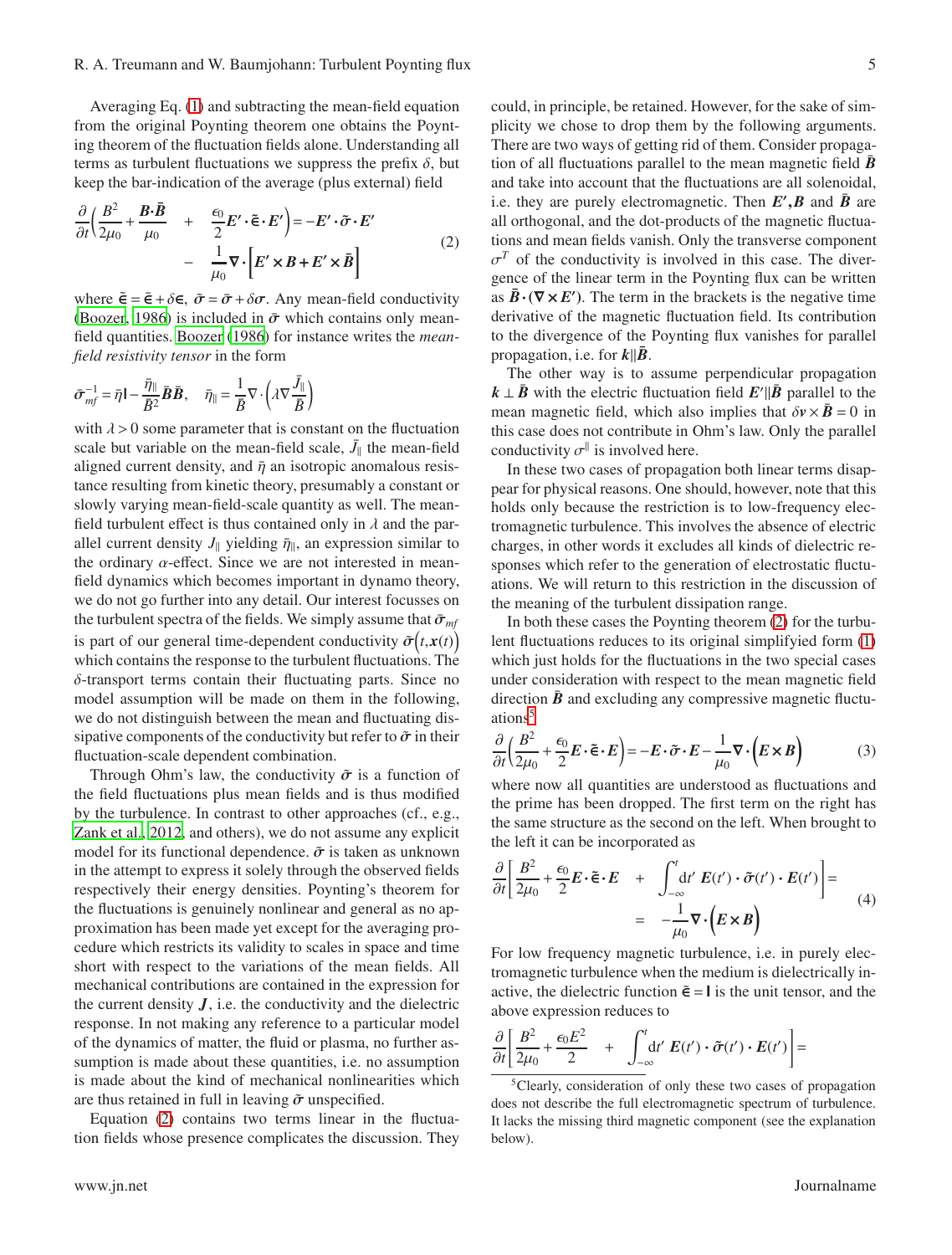$$
= -\frac{1}{\mu_0} \nabla \cdot \left( E \times B \right) \tag{5}
$$

This second term in the parentheses on the left becomes important only for radiation when displacement currents have to be included which in magnetic turbulence is not the case. Thus it can be dropped because it is relativistically small describing high frequency electromagnetic fluctuations in free space. In a plasmas, because the dielectric response to fluctuations is included in the general definition of the conductivity, this reduces the Poynting theorem to

$$
\frac{\partial}{\partial t} \left[ \frac{B^2}{2\mu_0} + \int_{-\infty}^t dt' E(t') \cdot \tilde{\sigma}(t') \cdot E(t') \right] =
$$
\n
$$
= -\frac{1}{\mu_0} \nabla \cdot (E \times B)
$$
\n(6)

Equivalently, one may also define an equivalent dielectric response tensor

$$
\mathbf{E}(t) = -\frac{2}{\epsilon_0} \int_{-\infty}^{t} \mathrm{d}t' \,\sigma(t')
$$
\n(7)

with Fourier transform in time

<span id="page-5-3"></span>
$$
\epsilon_{\omega} = \frac{2i}{\omega \epsilon_0} \sigma_{\omega} \tag{8}
$$

Since at this place it does not bring any advantage, we stay with the former version. We will, however, later return to it when proposing a turbulent dispersion relation.

The term on the right hand side is the electromagetic energy flux. It must be discussed separately for the special cases considered below.

For justification of the procedure in obtaining the above form and its limitations see the Appendix. Here we point out that the equation as written above seems to be independent of space  $x(t)$ . This is not the case. It only does not contain any spatial derivatives on the left though they are present on the right. In order to treat it one still must take care of the explict time and implicit spatial dependence.

At this point, in order to avoid misunderstanding, one should take care of what is meant by energy conservation. The above equation still contains the unspecified turbulent conductivity which contains the full mechanics of turbulence that contributes to the generation of electromagnetic fluctuations. Hence total energy conservation is not meant here. The resolution of the above expression will merely relate the electromagnetic energy to the conductivity which, in order to obtain total energy conservation should subsequently be expressed through the full mechanical part of turbulence, a step which is not included in our approach. We just aim on finding the relation between the electromagnetic field fluctuations and the conductivity.

In the following we restrict to the two cases of parallel and perpendicular propagation mentioned before. We first treat propagation of the turbulent fluctuations along the ambient magnetic field with all turbulent wave vectors  $k||\bar{B}$ . This reduces the product

$$
\mathbf{E} \cdot \tilde{\boldsymbol{\sigma}} \cdot \mathbf{E} = \sigma^T E^2 \tag{9}
$$

to a scalar product of the squared component of the transverse electric field  $E^2(t, x)$  and the transverse turbulent conductivity  $\sigma^T(t, x)$ , both functions of time and space.

A similar form of simplified Poynting theorem holds as well for perpendicular propagation  $k \perp \bar{B}$ ,  $E\parallel \bar{B}$  and will be made use of farther below. In this case one defines the parallel turbulent conductivity  $\sigma^{||}(t, x)$  instead of the above transverse and formulates the theory in terms of it.<sup>[6](#page-5-0)</sup> The integral term containing the product of turbulent conductivity and electric field can then be expressed as an integral over the squared electric field amplitude times the transverse conductivity. We develop the theory for parallel propagation and subsequently write it also for the particular perpendicular case.

In practice one is interested in *stationary* turbulence.<sup>[7](#page-5-1)</sup> Then the temporal variations depend on time differences only, and the time integral can be brought into the form of a convolution integral

<span id="page-5-2"></span>
$$
\frac{\partial}{\partial t} \left[ \frac{B_{\perp}^2}{2\mu_0} + \int_{-\infty}^t dt' E_{\perp}^2(t') \sigma^T(t-t') \right]
$$
\n
$$
= -\frac{1}{\mu_0} \nabla \cdot (E_{\perp} \times B_{\perp})
$$
\n(10)

Since all quantities including the transverse turbulent conductivity depend on time and space, it is understood that for instance

$$
\sigma^T \left( t - t, \mathbf{x}(t - t') \right) \tag{11}
$$

where  $x(t-t')$  is the spatial coordinate. In streaming plasma it is the coordinate in the comoving frame (assuming nonrelativistic mean speeds).

One frequently also refers to homogeneous turbulence. This is achieved when all quantities depend only on spatial distances  $x - x'$ , and it is unimportant at which point in space measurements of the fluctuations have been performed. We will as well make use of this assumption below assuming that the solar wind turbulence is homogeneous. This also applies to a medium that is streaming with mean speed  $\bar{v}$ . However, in a radially expanding flow like the solar wind

<span id="page-5-0"></span><sup>&</sup>lt;sup>6</sup> Perpendicular propagation  $\mathbf{k} \cdot \mathbf{\bar{B}} = 0$  with  $\mathbf{B} || \mathbf{\bar{B}}$ , i.e. the *compressive* part of the magnetic turbulence, requires a different approach. Any measurement of the full magnetic field  $\bar{B} + B$  in all its three components allows for the easy separation of this case. One simply determines the mean magnetic field  $\vec{B}$  and separates out the magnetic fluctuations  $B_{\parallel}$ . These belong to the excluded perpendicularly propagating compressive component of magnetic turbulence.

<span id="page-5-1"></span><sup>&</sup>lt;sup>7</sup>The transverse electric and magnetic energy densities may depend on the azimuthal angle  $\phi$  in the plane perpendicular to  $\bar{B}$ . They are understood as angular averages  $(E^2, B^2) \rightarrow$  $(2\pi)^{-1} \int_0^{2\pi} d\phi \Big( E^2(\phi), B^2(\phi) \Big).$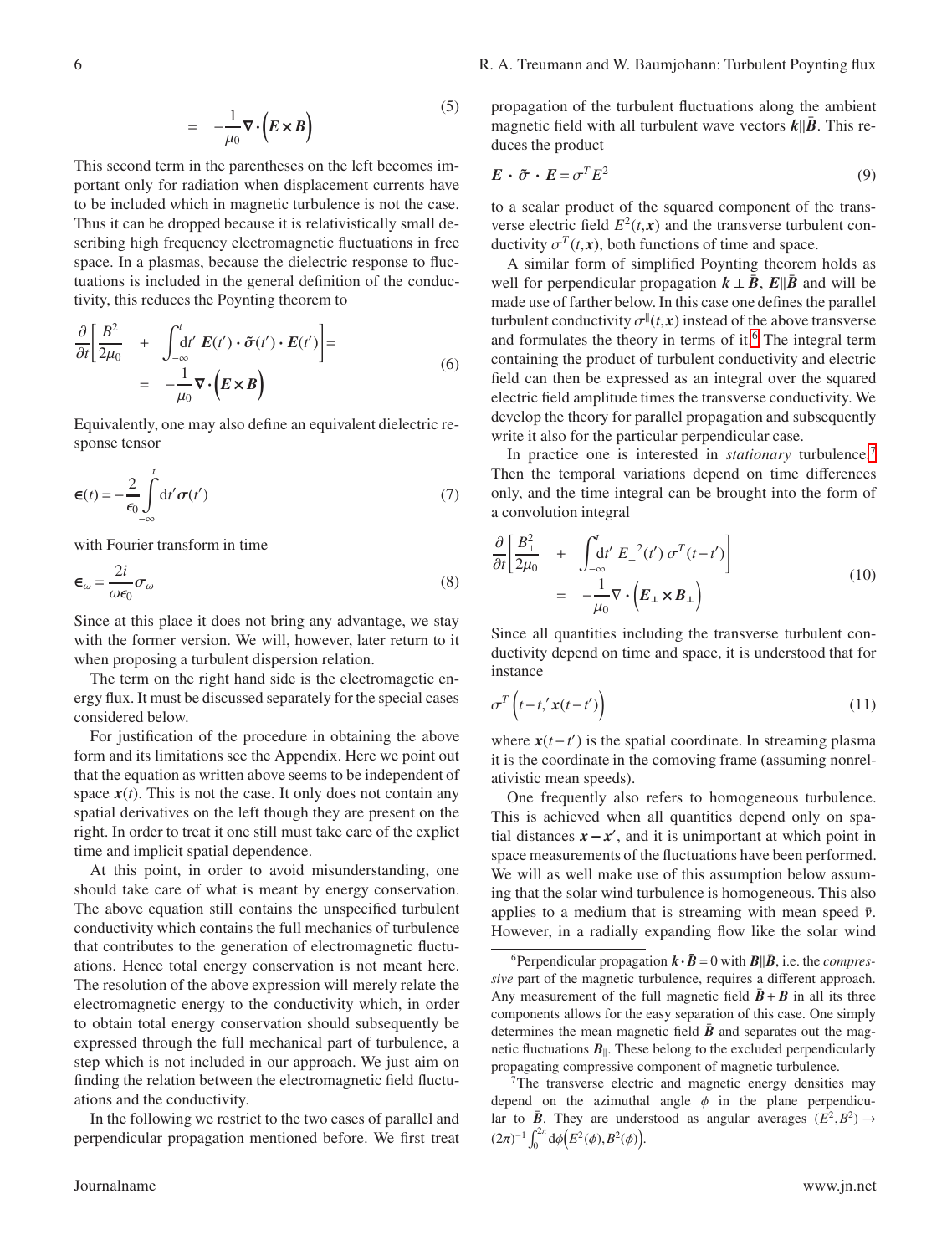or stellar winds, homogeneity applies only locally to spherical surfaces of constant radius *r* and their surrounding, being two-dimensional in the angular coordinates  $\theta - \theta', \phi - \phi'$ . In the radial direction homogeneity implies that the total turbulent radial energy flux that crosses a spherical shell is constant. Thus the total turbulent magnetic energy density should vary as  $B^2 \propto (r - r')^{-1}$ . This is different from the radial variation of the mean field  $\bar{B} \propto (r - r')^{-2}$  which follows from mean magnetic flux conservation. However, this is an idealization because it does not take into account the adiabatic cooling of the turbulent flow which is difficult to infer because the turbulent energy is distributed over a large number of scales. Thus homogeneity of turbulence in an expanding flow like the solar wind must be taken with caution.

## **4 Link to measured power spectral density**

Poynting's theorem of fluctuations in any of the above representations, in particular in the reduced form of Eq. [\(10\)](#page-5-2), refers to fluctuations in the time domain. This differs from conventional philosophy of turbulence which refers to spatial rather than temporal fluctuations. Transformed into Fourier space this is the wavenumber spectrum rather than the frequency spectrum. Instead, observations of (electro)magnetic turbulence, e.g. in space, usually refer to measured power spectral density of the turbulent (electro)magnetic fluctuations in a broad range of frequencies, while seeking arguments to relate them to power spectral densities in wavenumber (spatial scales). This poses the question whether such observations can be used in order to obtain direct information about the turbulent electromagnetic response function.

In the following we attempt a partial answer to this question. It will differ from the conventional attempts of inferring the slope of the spectra and trying to construct models which reproduce those slopes. Spectral slopes are extraordinarily sensitive to differences in the underlying physical setting which produces them. Our aim is instead to construct the response function or its frequency spectrum and by retransformation into configuration and time domains obtain information about the response of the plasma.

Taking the Fourier transform with respect to time of Eq. [\(10\)](#page-5-2) yields

<span id="page-6-1"></span>
$$
\frac{(B_{\perp}^2)_{\omega}}{2\mu_0} = -\frac{i}{\omega} (E_{\perp}^2 \sigma^T)_{\omega} - \frac{i}{\omega\mu_0} \nabla \cdot (E_{\perp} \times B_{\perp})_{\omega}
$$
(12)

with index  $\omega$  indicating that the corresponding expression is the Fourier transform taken in frequency space. Still all quantities depend on space. Fourier transforming in space yields the general expression

<span id="page-6-0"></span>
$$
\frac{(B_{\perp}^2)_{\omega k}}{\mu_0} = -\frac{i}{\omega} (E_{\perp}^2 \sigma^T)_{\omega k} - \frac{i}{\omega \mu_0} \Big[ \nabla \cdot \Big( E_{\perp} \times B_{\perp} \Big) \Big]_{\omega k} \tag{13}
$$

It must be stressed that the Fourier transform of the nonlinear quantities is not a product of Fourier transforms. One has in the time domain, with  $\mathbf{B}_{\omega}$  the transform of  $\mathbf{B}(t)$ ,

$$
\left(B^2(t)\right)_{\omega} = \frac{1}{2\pi} \int_{-\infty}^{\infty} d\omega' \, \mathbf{B}_{\omega'} \cdot \mathbf{B}_{\omega - \omega'} \tag{14}
$$

A corresponding expression holds for the electric field.

Similarly, in the space domain one has an equivalent expression for the power spectral density in wavenumber space in *d* dimensions

$$
\left(B^2(\mathbf{x})\right)_k = \frac{1}{(2\pi)^d} \int_{-\infty}^{\infty} \mathrm{d}^d k' \, \mathbf{B}_{k'} \cdot \mathbf{B}_{k-k'} \tag{15}
$$

There is no obvious way of comparing the frequency space and wavenumber space spectra. In turbulence the relation between frequency and wavenumber is not known. It is not given by any dispersion relation  $\omega(k)$  such that the frequency cannot be replaced by wavenumbers. Replacing the frequency element d $\omega$  by the *k*-space volume element  $d^d k'$ exploiting the group velocity ∂ω(*k*)/∂*k* is inhibited for the same reason. This provides a fundamental difficulty in interpreting power densities in frequency space as power densities in wavenumber space.

## 4.1 Stationary homogeneous turbulence

Usually magnetic turbulence for instance in the solar wind, anywhere in space and astrophysics or in plasmas in general is dealing with kind of stationary turbulence. Under these conditions the turbulent response function depends only on the time difference  $\tau = t - t'$ . We also make the assumption that locally within a sufficiently extended volume the turbulence is also homogeneous depending only on spatial differences  $\xi = x - x'$ . This naturally restricts the spatial scales of the fluctuations to the linear extension of this volume in which the observtions are preformed, for instance in the radial direction in an expanding and flowing solar wind. Hence the right hand side of the third last above expression is the Fourier transform of a convolution in time and space which can be written as the product of two Fourier transforms

$$
\frac{(B_{\perp}^2)_{\omega k_{\parallel}}}{\mu_0} = -\frac{i}{\omega} \left(\sigma^T\right)_{\omega k_{\parallel}} \left(E_{\perp}^2\right)_{\omega k_{\parallel}} + \frac{k_{\parallel}}{\omega \mu_0} \left(E_{\perp} B_{\perp}\right)_{\omega k_{\parallel}} \tag{16}
$$

where, for parallel propagation, only  $k_{\parallel}$  enters and the two fields, being both in the plane perpendicular to the stationary (mean plus external) field are, in addition, strictly perpendicular to each other. Since for the electromagnetic field fluctuations we have the relation of transversality

$$
E_{\perp k'_{\parallel}} = (\omega'/k'_{\parallel})B_{\perp \omega' k'_{\parallel}} \tag{17}
$$

the last mixed term can, in stationary homogeneous turbulence, also be expressed solely through the magnetic fluctuations yielding

$$
\frac{(B_{\perp}^{2})_{\omega k_{\parallel}}}{2\mu_{0}} = -\frac{i}{\omega} \left(\sigma^{T}\right)_{\omega k_{\parallel}} \left(E_{\perp}^{2}\right)_{\omega k_{\parallel}} + \frac{\left(B_{\perp}^{2}\right)_{\omega k_{\parallel}}}{\mu_{0}} \tag{18}
$$

www.jn.net Journalname Superior (1999) www.jn.net Journalname Superior (1999) www.jn.net Journalname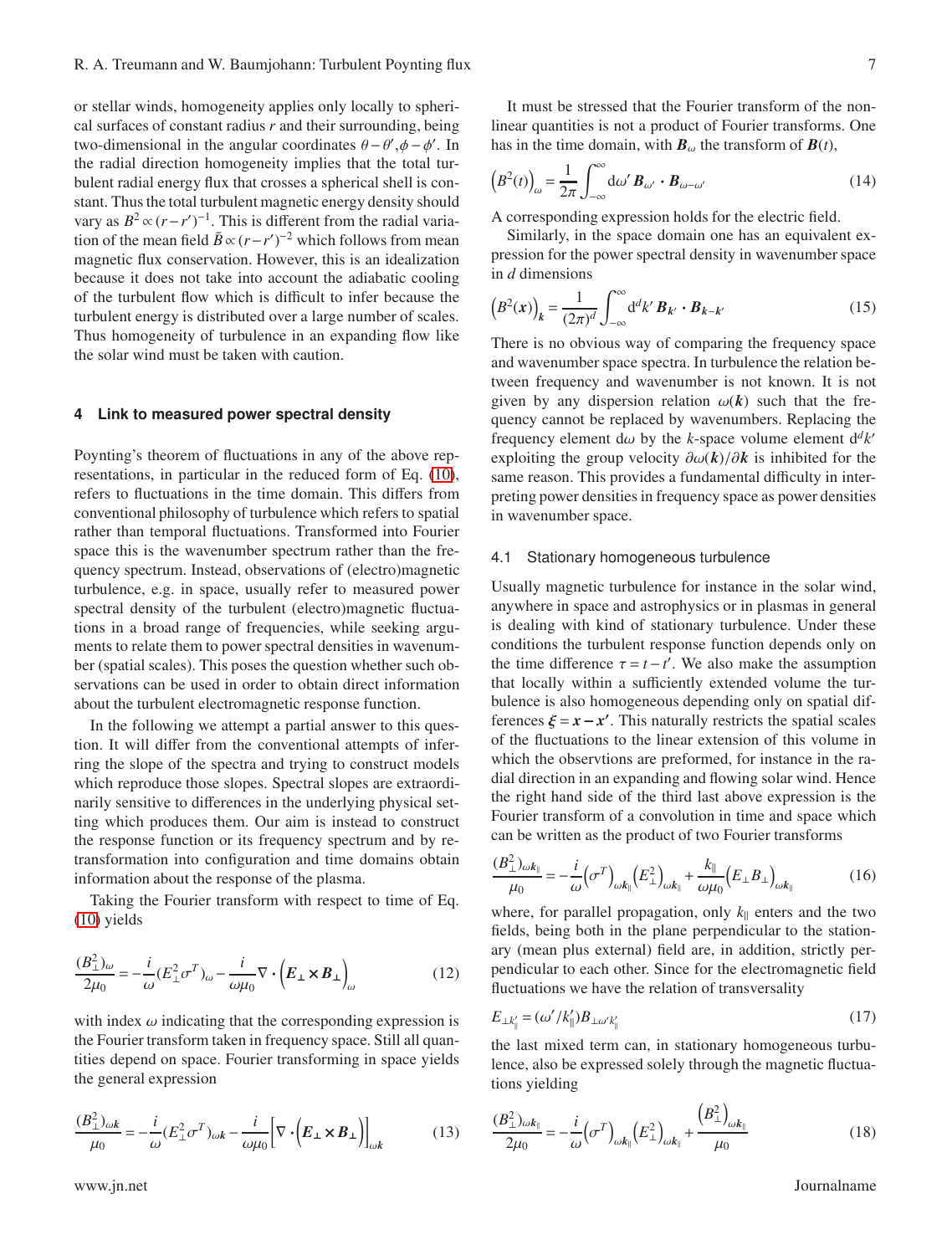The fields in this equation are considered to be known from the observations, at least known in a certain range of frequencies where the turbulent electromagnetic field power has been measured in a region of space. If on the right the power spectral density of the electric field would as well be-come measured in the same frequency range<sup>[8](#page-7-0)</sup>, then one could form the ratio

<span id="page-7-3"></span>
$$
\frac{(B_{\perp}^2)_{\omega k_{\parallel}}}{(E_{\perp}^2)_{\omega k_{\parallel}}} = -\frac{2i\mu_0}{\omega} \left(\sigma^T\right)_{\omega k_{\parallel}}
$$
\n(19)

in order to obtain direct information about the spatiotemporal Fourier transform of the transverse turbulent response function of the plasma for turbulence propagating parallel to the mean field

<span id="page-7-1"></span>
$$
\sigma_{\omega k_{\parallel}}^{T} = \frac{i\omega}{2\mu_{0}} \frac{(B_{\perp}^{2})_{\omega k_{\parallel}}}{(E_{\perp}^{2})_{\omega k_{\parallel}}} \tag{20}
$$

Here the electric and magnetic field fluctuations are both perpendicular to the mean field. A similar formula follows if the electric fluctuations are parallel to the mean field and propagation is perpendicular. It determines the parallel turbulent response of the plasma

<span id="page-7-2"></span>
$$
\sigma_{\omega k_{\perp}}^{\parallel} = \frac{i\omega}{2\mu_0} \frac{(B_{\perp}^2)_{\omega k_{\perp}}}{(E_{\parallel}^2)_{\omega k_{\perp}}} \tag{21}
$$

We repeat again that these two parallel and perpendicular components of the conductivity spectrum are not the spectrum of the full turbulent conductivity. The compressive turbulent contribution is still missing. However, since observationally the compressive part can easily be separated out (see Footnote 2) when measuring the full magnetic and electric fluctuation fields, the above expressions hold for the remaining non-compressive components. Investigation of the compressive component requires a different approach.

#### 4.2 Non-homogeneous turbulence

The last two expressions are very useful if the turbulence is both stationary and homogeneous. Stationarity is not a big problem. Homogeneity, on the other hand, usually breaks down in streaming plasmas like the solar wind. Here one can assume stationary homogeneous turbulence to be realized only when considering a sufficiently small volume around a particular radial shell which cuts the spectrum off at a scale well below the mean field scale. If the condition of homogeneity is strongly violated then one must return to the former non-factorized expression [\(13\)](#page-6-0) which inhibits direct relation to observations.

Non-homogeneous turbulence is more difficult to treat. One needs to return to Eqs. [\(12,](#page-6-1)[13\)](#page-6-0) and perform measurements of the left-hand side over an extended volume. Its

spatial Fourier transform gives the combined frequencywavenumber spectrum Eq. [\(13\)](#page-6-0) on the right of the electric power and response function. Its resolution requires additional assumptions which make use of the separate measurement of the electric power spectrum. It also requires consideration of the thermodynamic properties of the expansion of flow.

#### 4.3 Additional remarks

The inverse transformation of either of the two above expressions into the time domain reads

$$
\sigma^{T,\parallel}(t - t', \mathbf{x} - \mathbf{x}') = -\frac{1}{(2\pi)^{d+1}i\mu_0} \times
$$

$$
\times \int_{-\infty}^{+\infty} \frac{\omega(B_{\perp}^2) \omega k}{(E_{\perp,\parallel}^2) \omega k} e^{-i\omega(t-t') + ik \cdot (\mathbf{x} - \mathbf{x}')} d\omega d^d k
$$

This is, however, of lesser interest than the frequency and wavenumber dependence of the response function which contains the wanted information about the turbulent conductivity and dissipation. It should be stressed that this is not a linear response function in the sense of wave theory. It is a collisionless nonlinear response generated in the turbulence. It thus contains all the contributions of the turbulence. As a quantity obtained from measurements/observations its dependence on the velocity field is implicit to the field fluctuations.

Eq. [\(20\)](#page-7-1) is the desired expression in stationary homogeneous parallel turbulence. It in principle, contains all the information about the cause of magnetic turbulence in parallel propagation. Eq. [\(21\)](#page-7-2) is the corresponding expression which holds for the particular case of perpendicular propagation  $E\Vert \bar{B}$  with the exclusion of compressible turbulence where the magnetic fluctuation field is parallel to the mean field. In stationary non-homogeneous turbulence these expressions just provide information about the immediate surrounding environment of the observation site. For more information one needs to have widely distributed observations or otherwise find a method of inverting the equation for the fields and solve the inverse problem, which is probably hardly possible.

The frequency spectra of the dissipative turbulent response function at any arbitrary location in space, Eqs. [\(20,](#page-7-1)[21\)](#page-7-2) suggest that in addition to the magnetic power spectral density it is highly desirable to measure the electric spectral power density of the turbulence both in frequency and wavenumber space. Only the ratio of both provides the turbulent response function. Once this has been obtained it should become subject to further investigation of its origin in mechanical turbulence, generation of vortices and the spectrum of electric current fluctuations.

<span id="page-7-0"></span><sup>&</sup>lt;sup>8</sup>Measurements of this kind became available [\(Bale et al., 2005;](#page-16-1) [Chen et al.](#page-17-25), [2011](#page-17-25)) recently and will be referred to below.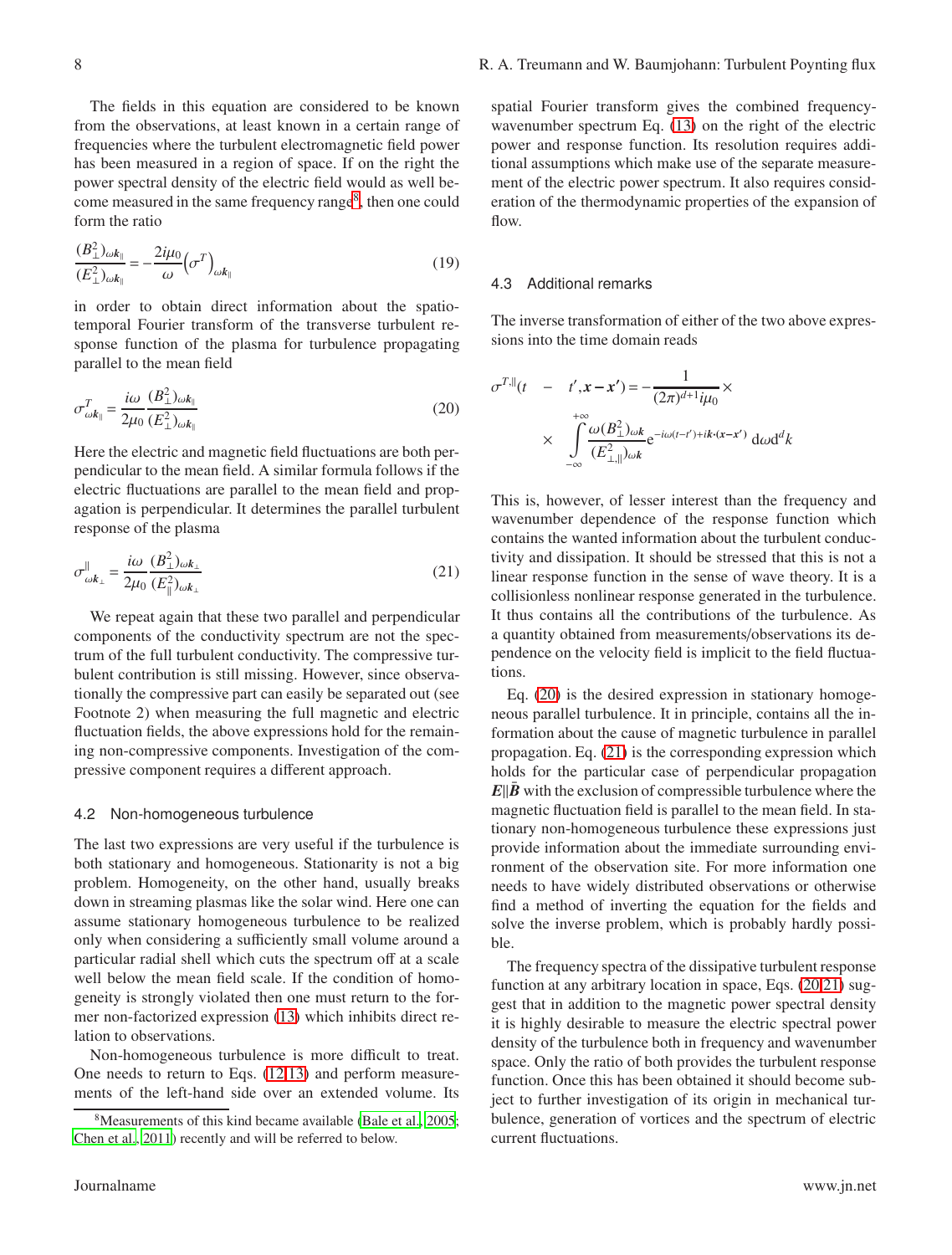### 4.4 Turbulent "dispersion relation"

The spectrum of conductivity fluctuations determined from spectral energy densities suggests its use in a general form of a "turbulent dispersion relation". In turbulence such a dispersion relation, if it exists, is highly nonlinear, because the relation between linear wave modes and well-developed turbulence is washed out by cross-scale interactions. Nevertheless, in magnetic turbulence we are dealing with a broad spectrum of low frequency large-scale electromagnetic waves which, however, by no means are solutions of a dispersion relation derived from the linearized dynamic equations. The most general dispersion relation of such waves will, however, still be of the general form of electromagnetic waves propagating in any arbitrary medium

$$
\mathcal{N}^2 = \mathbf{\epsilon}(\omega, k) \tag{22}
$$

with  $\epsilon(\omega, k)$  the turbulent response function, in our case of magnetic turbulence. The latter is a highly nonlinear function resulting from [\(8\)](#page-5-3), the turbulent response tensor  $\boldsymbol{\epsilon}(\omega, \boldsymbol{k})$ .

If the latter can be determined from observations in dependence on frequency and wavenumber, this dispersion relation describes the nonlinear turbulent electromagnetic wave spectrum consisting of all the turbulent mutually interacting modes of which only a subset could be described as ordinary linear plasma modes. Unfortunately there is no way of its determination unless the measurement of the spatial scale spectrum in a large range of scales from the largest MHD down to electron scales would be possible. This is illusive. It is possible only under some severe assumptions like imposing the so-called "Taylor hypothesis" in a streaming plasma like the solar wind which is but the most simple assumption that the turbulent structures become transported by the flow across the observing instrument (in the solar wind the spacecraft). Though the approximate validity of this assumption has been demonstrated in fast solar wind flows, it is clear that it holds only for streaming velocities *substantially larger* than the group velocities of the turbulent eddies. In addition it depends strongly on the angle between the streaming velocity and the local turbulent speeds of the eddies. It does *not apply* in the direction perpendicular to the flow, which in the absence of other means (for instance multi-spacecraft compounds) inhibits the determination of the spatial spectrum by reference to the Taylor hypothesis.

With these restrictions in mind, we make use of the determination of the temporal spectrum of the turbulent conductivity in order to construct an approximate turbulent dispersion relation. The connection between  $\epsilon_{\omega}$  and  $\sigma_{\omega}$  has been given in Eq. [\(8\)](#page-5-3). Use of this relation for the two investigated cases of parallel [\(20\)](#page-7-1) and perpendicular [\(21\)](#page-7-2) propagation of the turbulent electromagnetic fluctuations allows writing down the two corresponding dispersion relations

<span id="page-8-0"></span>
$$
\mathcal{N}_{\parallel, \perp}^2 \equiv \frac{c^2 k_{\parallel, \perp}^2}{\omega^2} = \frac{2i}{\omega \epsilon_0} \sigma_{\omega k}^{T, \|}
$$
\n(23)

These are the two exact electromagnetic dispersion relations of the turbulent electromagnetic fluctuation field so far excludiing compressive modes which have to be considered separately. Once the conductivity spectra both in parallel and perpendicular directions have been determined from the observations, they provide the relations between frequency and wavenumber of these fluctuations. In general, since these relations are nonlinear and no eigenmodes will dominate, at least not in the inertial range, these dispersion relations cannot be obtained from any linear theory.

Unfortunately, from currently available measurements only the frequency spectrum enters these expressions. Combination with spatial spectra obtained from application of the Taylor hypothesis is tautological and thus does not provide any new information about the dispersion of the turbulent fluctuations. It cannot be used to find the dispersion relation nor the conductivity spectrum. Measurements are incomplete and so is the dispersion relation based only on the temporal spectrum. Completion requires, in addition, the measurement of the spatial conductivity spectra.

If these are not provided, any turbulent frequencies  $\omega(k)$ are complicated functions of the turbulent wavenumber *k*, and the above dispersion relations become implicit functional expressions of the turbulent wavenumbers. The frequency must then be understood as a local short-wavelength average  $\langle \omega(\mathbf{k}) \rangle$ , and the dispersion relation holds, if at all, only approximately in the large wavelengths/small *k* domain.

Nevertheless with this drawback kept in mind we, in the following, apply it to the available measurements in the solar wind.

#### **5 Special cases**

In this section we return to Eq.  $(19)$  which expresses the turbulent response, i.e. the turbulent conductivity, through the spectral power densities of the turbulent magnetic and electric fluctuation fields. Let us assume that these can indeed be measured such that the spectrum [\(20](#page-7-1)[,21\)](#page-7-2) of turbulent conductivities (writing it without indication of the direction of propagation)

<span id="page-8-1"></span>
$$
\sigma_{\omega k} = \frac{i\omega}{2\mu_0} \frac{(B^2)_{\omega k}}{(E^2)_{\omega k}}
$$
\n(24)

can be obtained as function of frequency, at least in a certain range of frequencies. Since we have in mind application to one particular case in which such spectra have been measured, we drop the index  $k$  in the following understanding that – in principle – the retained index  $\omega$  means both  $\omega k$ .

What concerns measurements respectively observations there is still an open problem concerning the application. Observations usually are provided only at a particular location *x* where field fluctuations are analyzed in the time domain. This means that only power spectral densities in frequency space are available. In some cases from multispcacraft mea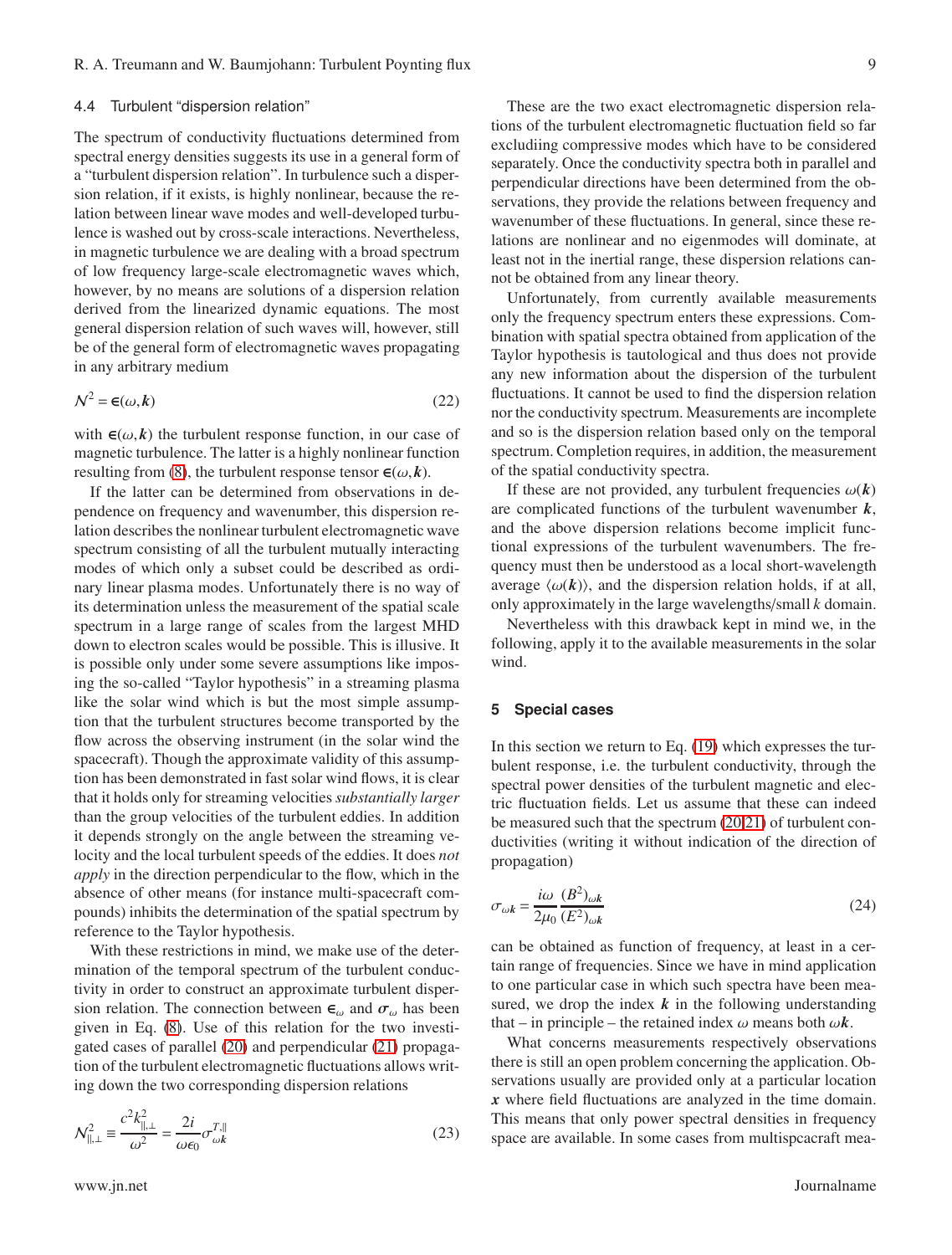surements approximate spatial spectra have also been constructed. Unfortunately for our purposes no such really independent observations are available. The following considerations, though intend to be applications to solar wind observations, therefore lack the spatial dependence as they refer only to the available frequency domain. They must, just for this reason, be considered as approximations.

## 5.1 Resonances

We first ask under which conditions the response function would become infinite  $\sigma_{\omega_r} \to \infty$  at some particular  $\omega_r$  (here  $\omega_r$  is still understood as  $\omega_r \mathbf{k}_r$ ). If this happens, it means that the plasma contains a resonance at  $\omega \mathbf{k} = \omega_r \mathbf{k}_r$ . This can happen only when  $(B^2)_{\omega_r} \to \infty$  at  $\omega_r$ , because  $(E^2)_{\omega} \neq 0$  is finite for all frequencies. In other words we trivially recover the obvious fact that in turbulence the presence of an eigenmode implies that the spectrum contains a resonance line at eigenmode frequency  $\omega_r$ . This resonance line may, however, not be visible, though [Bale et al. \(2005\)](#page-16-1), from measurements in the solar wind, claim the – at least occasional – existence of such a surprisingly broad line in the prospective ion-inertial range of scales in the interval  $\lambda_i > \lambda > \lambda_e$  (corresponding to frequencies ∼ 1 Hz) between ion and electron inertial lengths. They attribute it, without proof, to the presence of kinetic Alfvén waves, which may be correct though no mechanism is known to support it.<sup>[9](#page-9-0)</sup> Visibility depends on bandwidth and frequency resolution, as well as on the nonlinear evolution/saturation/dissipation of the mode.

The detection of the broad emission line in the spectrum suggests that the prospective kinetic Alfvén waves which are believed to contribute to this line do *not* dissipate their energy in this range and thus do not become depleted merging into the overall spectral shape. Rather the kinetic Alfvén currents, for turbulent dissipation to become effective, shrink in their scales until matching the dissipation range which happens only when scales become of the order of the electron scale. This means that the kinetic Alfvén current filaments must first cascade down to electron scales before dissipating (though, of course kinetic Alfvén waves themselves posses a field-aligned electric component which will cause dissipation, e.g. by acceleration of electrons along the magnetic field). If true, the deviation from the inertial range of Kolmogorov turbulence can be understood in this way as *structure formation* in current filaments. It is, however not completely clear whether this happens or not, because the electric spectral densities referred to the Cluster spacecraft coordinates. The electric field is subject to frame dependence, and the direct comparison with the magnetic spectrum might for this reason suffer from lacking knowledge. The required transformation has for other data been done by [Chen et al.](#page-17-25) [\(2011\)](#page-17-25) who do not report such a line emission which, in their case, might however be related due to insufficient extension of the spectrum to small enough scales. Their frequency range was limited to  $\leq 0.02$  Hz by the velocity measurements.

# 5.2 Power laws

Observations frequently indicate the presence of (more or less well developed) power laws in some parts of the magnetic spectral energy densities. Since only frequency spectra are available, we restrict to a discussion of those only while keeping in mind that a correct theory should (for the above mentioned reasons) include *independently* measured *k*-spectra. Thus the following considerations in this and the following sections apply either to fixed wave numbers *k* or to frequency spectra *averaged over k-space*. Observations usually do not indicate to which group they belong. It is, however, expected that they take an average over spatial scales, in the sense of  $\langle (B^2)_k \rangle_\omega$ , where  $\langle \ldots \rangle$  means averaging over a

<span id="page-9-0"></span><sup>&</sup>lt;sup>9</sup>This claim is based on single spacecraft observations (offered by Cluster 4 where one should admit that Cluster does not provide useful observations of the electric power above a few Hz and one should await MMS observations to fill the gap), measurement of frequency spectra, and application of the Taylor hypothesis in order to infer about spatial scales. Indeed, kinetic Alfvén wave dispersion implies scales transverse to the ambient field in the range  $\lambda_e < \lambda \lesssim \lambda_i$ . In turbulence, there is no obvious *linear* reason for these waves to be excited, though their presence might be probable at those scales. One possibility is offered by turbulent generation of current vortices/filaments carried by magnetized electrons in this "ion inertial/dissipation" range, as it is conventionally called, the range of nonmagnetic ions where currents are necessarily carried by electrons. These currents can indeed be interpreted as nonlinearly steepened kinetic Alfvén waves. Their linear damping is comparably weak such that they might survive for long and mimic a deviation from the general power law shape in the spectrum. Dissipation of the current vortices probably takes violently place in *spontaneous reconnection* at the shortest scales, when the thickness of the vortices drops into electron scales, though this seems not to have been confirmed for the current vortices detected by [Perri et al.](#page-17-32) [\(2012](#page-17-32)) which also are of the scale of kinetic Alfvén waves. If they have simply been those, then it is understandable that dissipation was small as the current filaments have not dipped into electron scales where they reconnect. The claim that reconnection is the main process of dissipation implies that such small-scale current filaments each contribute a rather small amount only to dissipation [\(Treumann and Baumjohann](#page-17-16), [2015\)](#page-17-16). It is the entire ensemble of all small-scale reconnecting current layers whose dissipation provides the destruction of turbulence in the dissipation range, not one single

current filament itself as this carries only a weak magnetic field. Kinetic Alfvén waves, in the intermediate range will, however, already dissipate some of the energy, mainly by their weak field-aligned electric component which accelerates electrons along the field. On the other hand, not *all* turbulenct structures will dissipate by reconnection. Structures of this kind are in the first place discontinuities which, particularly in the solar wind, have been detected to be of longevity and do not dissipate violently via reconnection if at all. They do not belong to proper turbulence, however, as they divide it into regions of different properties. Discontinuities repesent *turbulent domain walls*. On their scales turbulence is non-homogeneous.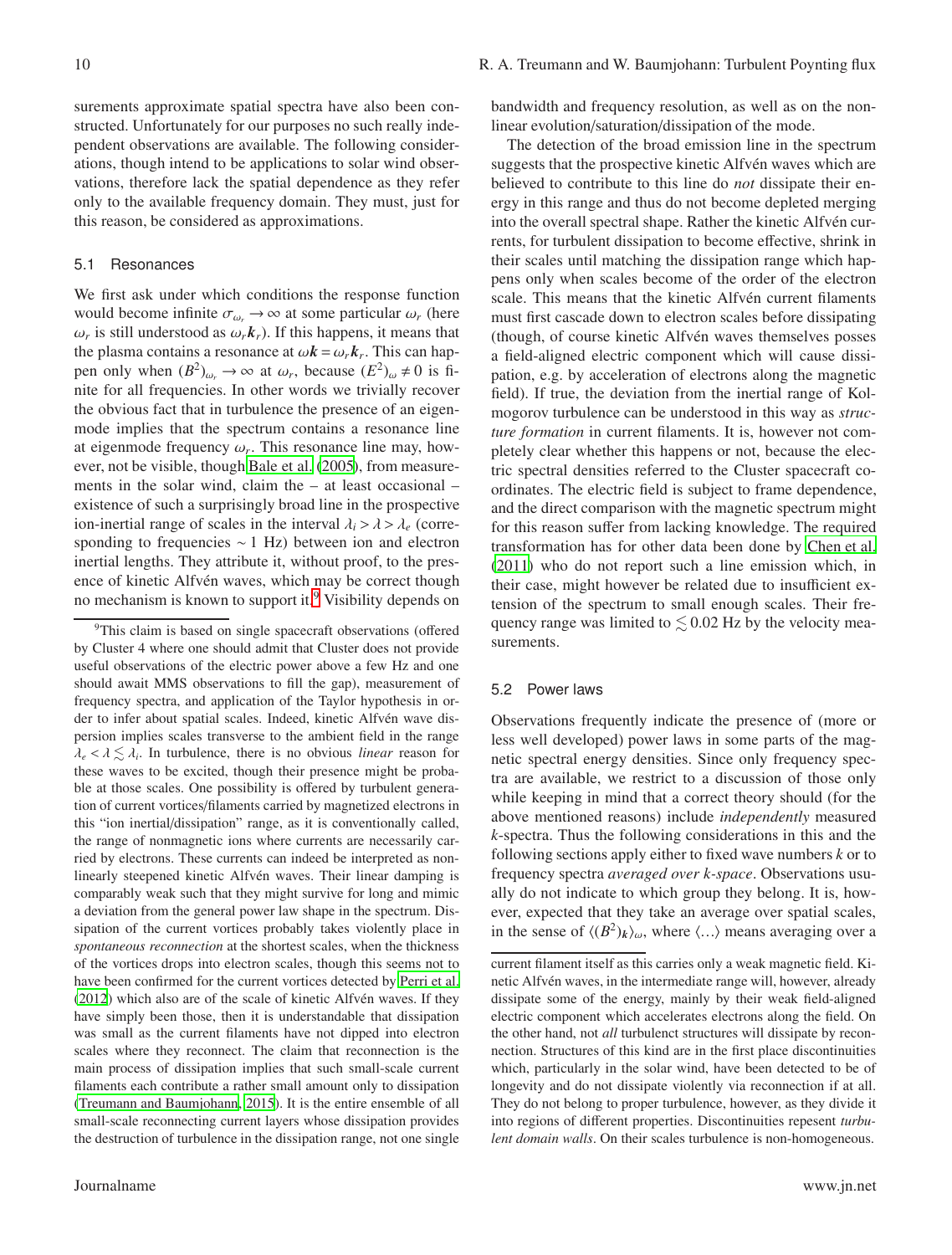range in wavenumbers. The following spectral dependencies are therefore understood as being averaged over wavenumbers. To indicate this we suppress the wavenumber index *k*. We also, for simplicity, drop the angular brackets.

Let us assume that the magnetic power spectral density in frequency space indeed becomes power law of power  $\alpha$  > 0 in some frequency range  $\omega_{in} < \omega < \omega_d$ , with  $\omega_{in}$ ,  $\omega_d$  the respective frequencies of energy injection and dissipation (or transition to a different kind of power law, a break point for instance),

$$
(B^2)_{\omega} \sim C_b \omega^{-\alpha} \tag{25}
$$

This excludes any constant conductivity that would be independent of frequency in this range. Because assuming that  $\sigma = \sigma_0 = \text{const}$  implies that  $\sigma_\omega = \sigma_0 \delta(\omega)$  and, hence  $(E^2)_{\omega}$ independent on  $\omega$  which contradicts the above equation. If, on the other hand, the electric spectral power density is another power law

$$
(E^2)_{\omega} \sim C_e \omega^{-\beta} \tag{26}
$$

which usually is not known however, then

<span id="page-10-0"></span>
$$
\sigma_{\omega} \sim C_{\sigma} \omega^{-(\alpha - \beta - 1)} \tag{27}
$$

is as well power law. Depending on  $\alpha > \beta + 1$  (which includes the case  $\beta$  < 0) or  $\beta > \alpha - 1$  the conductivity spectrum decreases or increases with increasing frequency in this range of frequencies.

From these simple considerations one thus concludes that in the inertial range obeying a certain power law in frequency – to repeat: averaged over a range of wavenumbers – the spectrum of conductivity cannot be flat because this would correspond to a constant conductivity which must be excluded for reasonable magnetic power law spectral densities, i.e.  $\sigma_{\omega} \neq$  const. Since any finite conductivity indicates some kind of dissipation, magnetic power laws cannot be completely dissipationless, at least in a broad sense, which is a very interesting and sensitive point because magnetic power laws are typical for the inertial range. What is the meaning of 'dissipation in the inertial range'? Inertial ranges are characterized [\(Kolmogorov, 1941\)](#page-17-17) by a constant turbulent energy flow passing from long to short scales, i.e. from low to high frequencies as well.

If, on the other hand, the electric spectral density also obeys a power law, then the conductivity spectrum  $\sigma_{\omega}$  is as well power law. One would expect that with increasing frequency the conductivity worsens and ultimately enters into the dissipative range. Hence, the realistic case should be  $\beta < \alpha$ , which implies that the power spectral density of the turbulent electric fluctuation field is *flatter* than that of the magnetic fluctuations. The possibility of an inertial range power law conductivity spectrum again suggests the presence of dissipation just in the inertial range. Depending on whether this dissipation is real or imaginary, it causes heating and production of entropy, or it reflects the presence of inductive effects of the kind of blind resistivities known from transmission lines, i.e. phase shifts in the fluctuations involved.

# 5.3 Dissipation range: exponential decay

In the dissipative range the assumption that we are dealing solely with electromagnetic waves breaks down. The dissipative range is necessarily dominated by electrostatic fields which are required by collisionless dissipation. Thus our theory in the restricted form does not strictly apply here anymore. When entering the dissipative range of frequencies  $\omega > \omega_d$  the turbulent magnetic power density spectrum is cut off. Theoretically one expects an exponential cut-off in the nonmagnetic range of scales/frequencies. The typical *spatial* scale of this decay is the skin depth  $\lambda_{skin} = c/\omega_e$ . Thus, theoretically, one should not observe magnetic fluctuations of shorter scales here. Observations of the magnetic power spectra in the solar wind occasionally suggest non-exponentially modified slopes in what is apparently defined as the dissipation range [\(Alexandrova et al.](#page-16-2), [2009;](#page-16-2) [Sahraoui et al., 2009,](#page-17-23) [2012\)](#page-17-6). These may have different reasons. Even though the solar wind is streaming at superalfvénic speed, the dissipation range of the magnetic power spectrum might be polluted, for instance, by upward streaming transport of magnetic energy at shorter scales as well as by other sources of fluctuations like generation of magnetic Weibel modes at electron inertial scales etc. For the electric power spectrum one expects much stronger differences because, here, electrostatic waves will necessarily become strongly excited and will substantially modify the electric spectrum. Comparison of electric and magnetic spectra should provide information about the scale where kinetic turbulence and electrostatic electric fields take over.

Ignoring the anyway badly understood modifications of the magnetic power spectra, we assume that the electromagnetic (magnetic and the corresponding electric) spectral energy densities at frequencies corresponding to the dissipative range should become exponentially cut off (what concerns the measured electric power this might be invalid because of the expected contribution of electrostatic fields for which we don't raise the question of how it could be separated, observational claims may be doubted because it is hard to believe that current observations in the solar wind would resolve the shin-dpeth range) like

$$
(B2)\omega \propto e^{-\gamma_b \omega} \quad \text{and} \quad (E2)\omega \propto e^{-\gamma_e \omega}, \qquad \omega \gtrsim \omega_d \tag{28}
$$

with  $\gamma_b, \gamma_e$  magnetic and electric damping rates. This yields for the conductivity spectrum

$$
\sigma_{\omega} \propto \omega \, e^{-(\gamma_b - \gamma_e)\omega}, \qquad \gamma_b > \gamma_e \tag{29}
$$

This spectrum for  $\gamma_e > 0$  decays substantially less than either of the field power spectral densities separately in the dissipative range. In the other case  $\gamma_b < \gamma_e$  the conductivity would increase with frequency here. This contradicts the assumption of onset of dissipation on the fast variation scales where the turbulent fluctuations enter the "molecular" scale and thus kinetic processes should set on and damp the turbulence transferring the turbulent energy into heat. One rather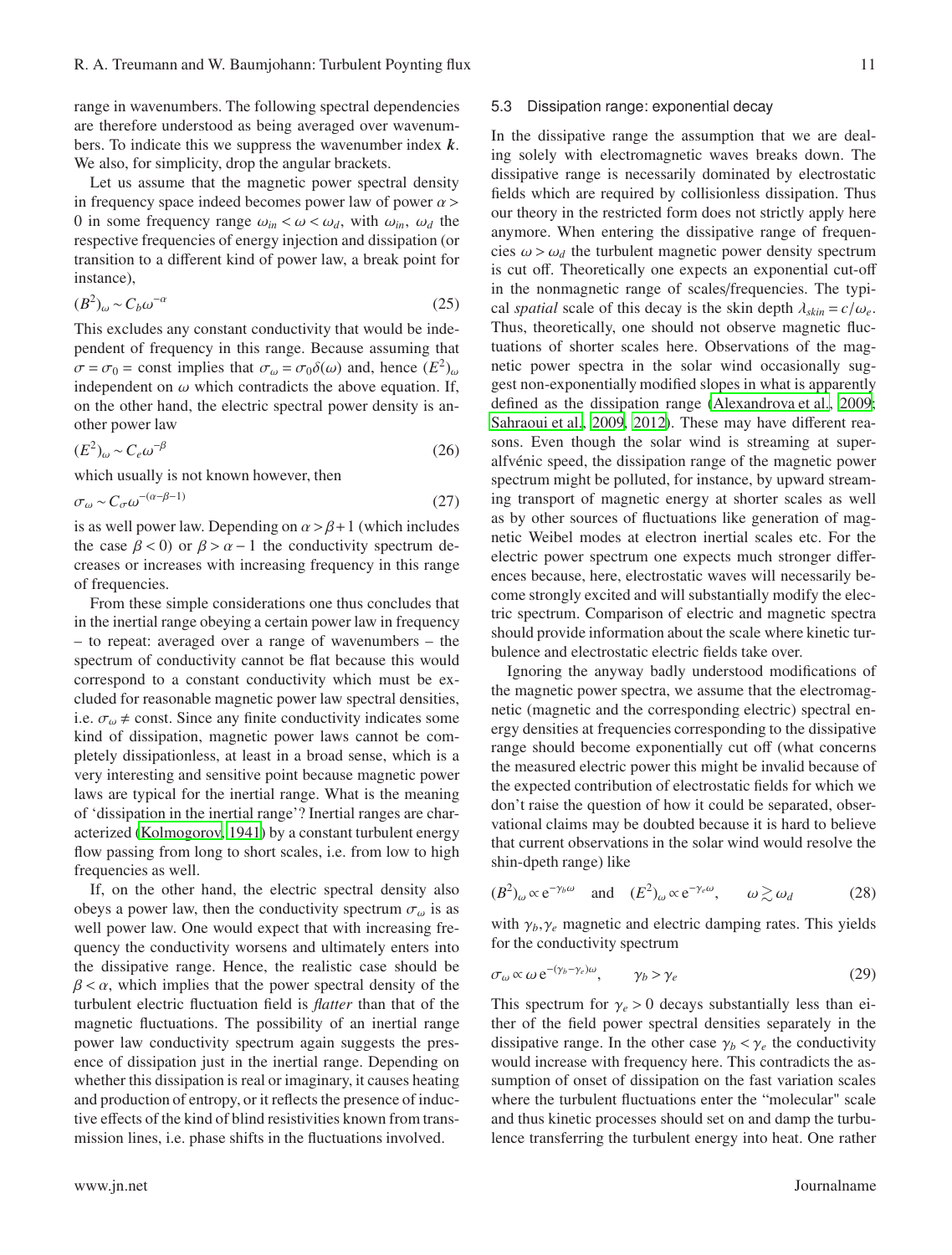expects that in the dissipation range the conductivity should indeed become drastically reduced. Therefore the exponential decay of the magnetic fluctuation field for  $\gamma_e > 0$  should be stronger than that of the electric fluctuations.

Stronger spectral decay of the magnetic than the electric power spectral density in the dissipation range is also required to make the inverse transformation of the conductivity convergent in this case. Plugging in the last expression for the conductivity spectrum into the inverse transform, applying the method of steepest descent – with factor  $\omega \rightarrow \exp(\ln \omega)$ –, and considering the dominant contribution only, we have for the equivalent conductivity

$$
\sigma(\tau) \approx \frac{C}{2\pi\mu_0} \frac{e^{-\gamma\omega_d - i(\tau\omega_d + \frac{\pi}{2})}}{\omega_d(\gamma + i\tau)}
$$
(30)

Here we used  $\gamma = \gamma_b - \gamma_e > 0$ ,  $C = C_b/C_e$ , and  $\omega_d$  is again the frequency where the power spectral densities enter the high-frequency dissipative range, a quite loosely defined point which is usually assumed to coincide with the highfrequency end of the inertial range – if it exists and can be detected. Note that  $\gamma$  has dimension of time.

The magnetic power spectrum must necessarily dissipate stronger, i.e. at a faster rate than the electric power spectrum. Moreover, in this most simple exponentially damped model of turbulence corresponding to a dissipative cut-off at  $\omega \ge \omega_d$  in its high-frequency range, the  $\tau$ -dependence of the response function, i.e. in our terminology the turbulent conductivity, by whatever process it has been generated, is oscillatory on the scale of  $\omega_d$  while it decays algebraically with  $\tau$  like  $\sigma \propto (\tau/\gamma)^{-1}$ . It also contains an imaginary (inductive) term. Thus the dynamics of the turbulence included in our model implies that with increasing lapse  $\tau$  the dissipation in the dissipation range should increase as indicated by the increasing effective resistivity  $\eta = 1/\sigma \propto (\tau/\gamma)$ . Since we assumed stationarity the dependence on  $\tau = \Delta t$  is a fictive time-dependence only, in fact being an artefact of our assumed model. It just reflects the fact that the dissipation at  $\omega = \omega_d$  is smallest while increasing with frequency  $\omega > \omega_d$ .

## 5.4 Thermal fluctuations in the dissipation range

From a low-frequency magnetic turbulence point of view, it seems unreasonable that the electric power spectral density related to the magnetic turbulence would increase instead of decay in the dissipation range. However such an increase happens if at high frequencies the spectral power of magnetic turbulence transforms into thermal fluctuations of the electric field. This implies purely kinetic heating, which is not tractable in our electromagnetic treatment.

Recently we suggested [\(Treumann and Baumjohann](#page-17-16), [2015\)](#page-17-16) that the ultimate and dominant dissipation of largescale magnetohydrodynamic turbulence when cascading down into collisionless magnetic turbulence and entering the dissipation scale range is due to spontaneous reconnection in the multitude of narrow progressively produced current

filaments on the electron scale. Such filaments become generated starting in the ion inertial regime once the turbulent scale drops below the ion gyro-scale. The currents are carried solely by electrons. Dissipation in reconnection proceeds when the currents become electron-scale filaments (cf., also, [Boldyrev et al., 2013,](#page-17-4) who instead of reconnection make kinetic Alfvén waves and whistlers responsible for the dissipation, a quasilinear substantially less violent process). Such small-scale current filaments have been observed *in situ* in the solar wind<sup>[10](#page-11-0)</sup> [\(Perri et al., 2012\)](#page-17-32) and have also been found in small-scale numerical magnetohydrodynamic simulations (cf., e.g., [Zhdankin et al.](#page-17-33), [2014,](#page-17-33) where they are again interpreted as kinetic Alfvén wave structures, not currents). Dissipation in spontaneous reconnection is a purely kinetic process, in which case one has  $\gamma_e < 0$ leading to a drastic increase of dissipation and decay of the conductivity spectrum with frequency. In the exponential dissipation model this may be modeled as

$$
\sigma_{\omega} \propto e^{-\gamma_{\sigma}\omega}, \qquad \omega \gtrsim \omega_d \tag{31}
$$

and applies immediately after the spectrum enters into the dissipation range. One may note that this *ansatz* is independent of our electromagnetic approach to the inertial range. It just says that the turbulent conductivity spectrum decays exponentially in the dissipation range, no matter what kind of magnetic spectral slope has been detected in the inertial scale and frequency domain. In the same spirit the exponential decay is understood as a model. It might be modified by other processes which would apply to observations on non-exponential magnetic dissipation-range spectra (cf., e.g., [Alexandrova et al.](#page-16-2), [2009,](#page-16-2) and others). So far, at least to our knowledge, no corresponding electric spectral observations are available in this range.

Such observations are difficult to perform because of the non-covariant nature of the electric field as this depends on the flow velocity and its fluctuations. It must be retransformed into the moving frame. This requires a precise measurement of the velocity with same resolution as the field imposing high demands on the measurement of the particle momentum distribution. As previously noted [\(Treumann et al.](#page-17-34), [2016\)](#page-17-34), such problems can be avoided on the way of injection of gyrating ion beams (different from proton beams for the purpose of distinguishing them from solar wind protons). Such gyrating beams of fixed energy provide information about both the flow velocity and the electric field fluctuations and are thus independent of the problems introduced when referring to high resolution 3d-particle detectors.

<span id="page-11-0"></span><sup>10</sup>One may note that the small-scale current sheets which [Perri et al. \(2012](#page-17-32)) observed, also fit the scales of kinetic Alfvén waves [\(Sahraoui et al., 2009](#page-17-23), [2012](#page-17-6)). Estimates of dissipation in such currents by reconnection, as far as possible and reliable, seem to be small. The latter is not surprising for each current filament carries only a weak current. What counts for turbulence is the volume integrated dissipation of the entire ensemble of current filaments.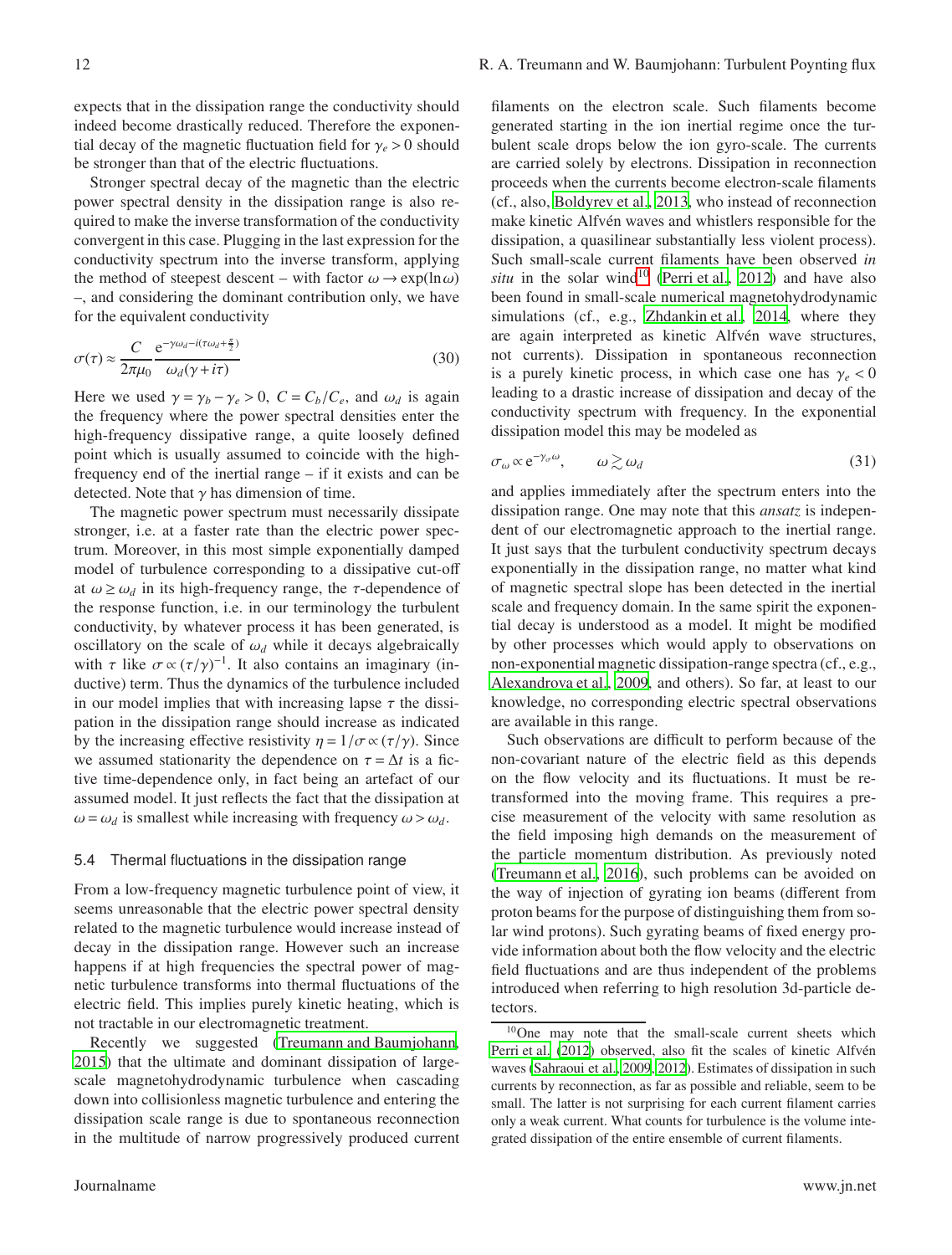Explosive plasma heating (resulting from spontaneous reconnection in narrow current filaments) causes a drastic reduction of the conductivity spectrum, an increase in the power spectrum of thermal electric fluctuations and resistivity. The conductivity spectrum in the dissipation range can of course formally be re-transformation into  $\tau$ -space, yielding  $\sigma(\tau)$  with  $\gamma = \gamma_{\sigma}$ . The electric power spectrum, when added up over all the reconnecting current filaments, should exhibit a steep increase due to the excitation of thermal fluctuations in the *electrostatic* field at frequencies above the electron cyclotron frequency  $\omega \gtrsim \omega_{ce}$ . The conductivity evolves with lapse time  $\tau$ . Since we did not include any energy input, the decrease in conductivity is unbalanced. Formally we may use the former solution. The high-frequency conductivity  $\sigma(\tau)$  is about constant for lapse times  $\tau < \gamma$  but for  $\tau > \gamma$  decreases as  $\sigma(\tau) \propto \tau^{-2}$ .

# **6 Observed turbulent power spectra**

Observational information about magnetic turbulence is usually mainly obtained from observations of magnetic power spectra (see the cited literature). We repeat that the magnetic field is covariant, i.e. frame independent, while the electric field is not. We refer to magnetic and some sparse electric measurements of turbulent fluctuations in the solar wind. Here we summarize the preliminary results obtained [\(Treumann and Baumjohann](#page-17-35), [2017\)](#page-17-35) when applying the above theory to those data.

#### 6.1 Solar wind magnetic power spectra

In a streaming plasma like the solar wind the velocity of the flow has no effect on its magnetic fluctuations. Observations generally provide spectral slopes. They also determine the spectral extension of the inertial ranges. More recently, magnetic power spectra have been extended to shorter scales believed to enter the dissipation range in the attempt to obtain the shape of the magnetic dissipation spectrum. In addition, based on Taylor's hypothesis, parts of the frequency spectra have been transformed into wavenumber spectra which in several cases confirmed the applicability of Taylor's hypothesis, i.e. when the obtained spectral wavenumber slopes agreed with those of the frequency spectra, note however, that in the high frequency (Cluster search coil) range application becomes suspect observationally as well as theoreti-cally.<sup>[11](#page-12-0)</sup> At high frequencies any simple transport of turbulent vortices by the flow should break down. Agreement was usually taken as sufficiently precise, within statistical errors. Some of the attempts also used multi-spacecraft observations to infer about the spatial spectra. For the solar wind, observed inertial ranges are dominated by Kolmogorov spectra which are claimed to be robust (cf. [Podesta et al., 2006,](#page-17-36) for well founded arguments). Deviations are considered small and usually are waived. This may be taken reliable or not and is not important for our purposes. It should be mentioned however that theory of deterministic chaos as also numerical simulations of idealized models of turbulence indicate that deviations in slope, even tiny, frequently result from vastly different physical processes. In fact, the deviations of slopes in the solar wind magnetic power spectra are by no means tiny, as the histograms of spectral indices collected by [Chen et al.](#page-17-25) [\(2011,](#page-17-25) their Fig.2) indicate. Moreover, the mere presence of a dissipation function implies that there will always be some dissipation, even in the inertial range. We just mention this fact. Whether or not this claim is in agreement with any dissipationless energy flow across the spectrum as required for the inertial range, we do not discuss here though it is a fundamental unresolved question in turbulence theory.

## 6.2 Solar wind electric power spectra

In the near past some few measurements of turbulent electric power spectra in the solar wind have been published based on one single Cluster [\(Bale et al., 2005](#page-16-1); [Sahraoui et al., 2009\)](#page-17-23) and the ARTEMIS spacecraft [\(Chen et al., 2011](#page-17-25)) observations, the latter consisting of two closely spaced satellites. Unfortunately, the ARTEMIS observations did not make use of the distance between the spacecraft. They do not provide any spatial power spectra of the turbulent electromagnetic field. This inhibits the full use of our expression while restricting us to remain with only the frequency spectrum. Moreover, these measurements are single spacecraft measurements but used a large number of time intervals of observation to obtain average electric power spectra, all obtained under slow solar wind conditions in one spatial location, i.e. mean streaming velocities of the order of ~500 km s<sup>−1</sup>. The electric field on Cluster was obtained from a double probe, while ARTEMIS measured it with a wire-beam antenna. Since the electric field depends on the frame of measurement, observations at spacecraft and in the moving solar wind necessarily differ. In order to obtain comoving spectra spacecraft measurements must be transformed into the solar wind frame according to  $E_{sw} = E + v_{sw} \times B$ , which requires measurements of the velocity. This has been done in the case of ARTEMIS. Spacecraft-frame measurements of the electric field suggest – within the above mentioned restrictions – almost identical Kolmogorov slopes  $\sim -\frac{5}{3}$  for magnetic and electric power spectra [\(Bale et al., 2005](#page-16-1); [Chen et al., 2011](#page-17-25)) in the inertial subrange identified as linear in a log power - log frequency representation, which is somewhat surprising. Transformation to the solar wind [\(Chen et al., 2011\)](#page-17-25) showed that the stream-frame speed-cleaned electric power spectra had different slope  $\sim -\frac{3}{2}$ . For our application it is important to note that the latter observations have been performed in a small spatial volume in the solar wind, small enough to consider the turbulence to be about homogeneous as the effect of radial expansion can be neglected. However the noted lack of power spectra in wavenumbers which is a necessary indepen-

<span id="page-12-0"></span><sup>&</sup>lt;sup>11</sup>We thank the referees for bringing this point to our attention.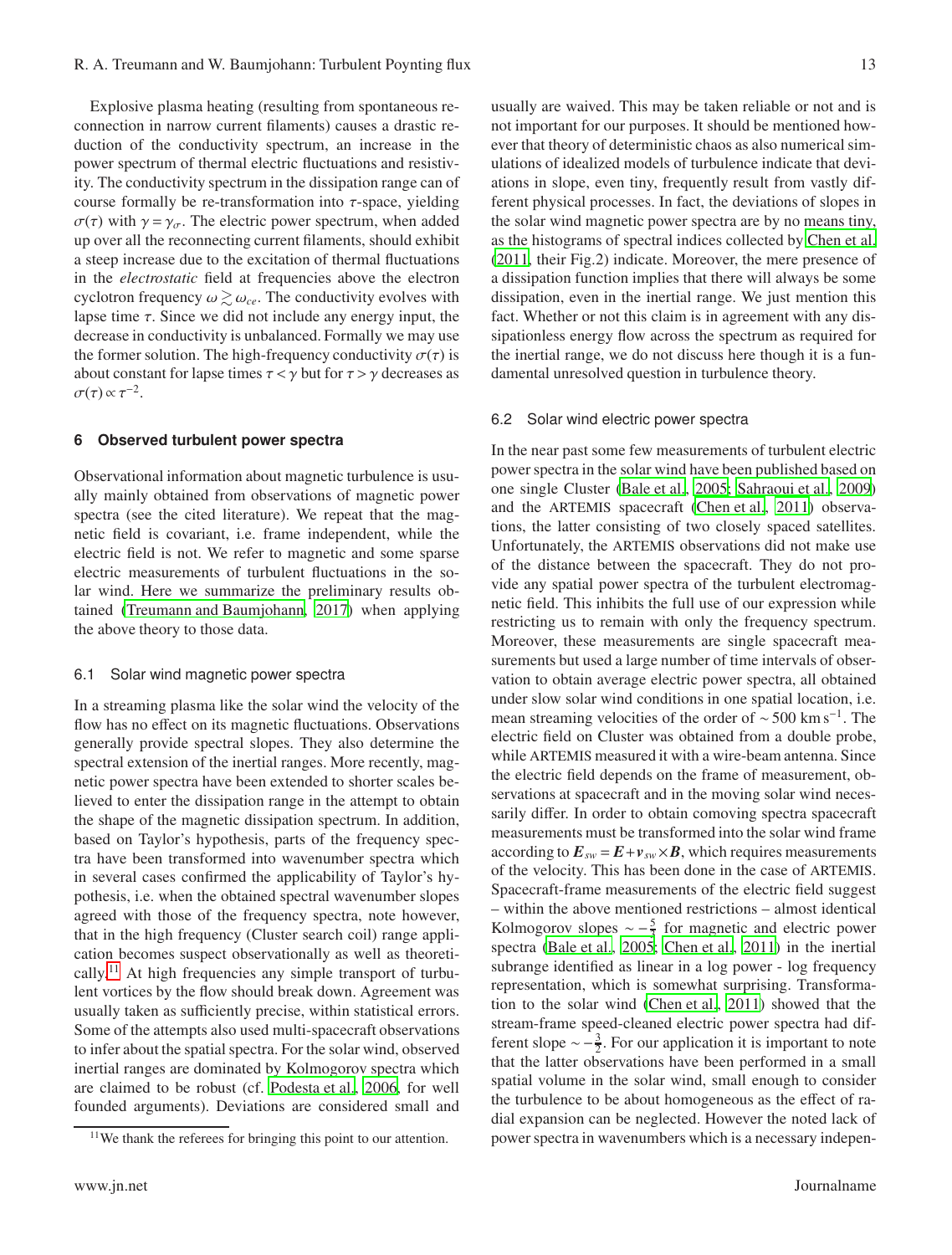cation with which we must live. Thus, though we will arrive at some tentative conclusions, it must be kept in mind that these are incomplete. The advantage of homogeneity of the turbulence is lost here by the unavailability of *independently measured* wavenumber spectra.

# 6.3 Inferred turbulent conductivity spectrum

What is relevant for our theory is the difference in the spectral powers in the streaming frame. Knowing both power law slopes in the streaming frame allows direct use of Eq. [\(27\)](#page-10-0). Let us for the moment ignore the large spread in both slopes and take the mean values as reliable or, as the observers say, sufficiently robust. The spectrum of turbulent conductivities in the streaming frame then becomes

$$
\sigma_{\omega} \propto \omega^{-\zeta}
$$
, with  $\zeta \approx \frac{5}{3} - 1 - \frac{3}{2} = -\frac{5}{6}$  (32)

which has the same degree of robustness as the observer's claim. We should note that the use of spacecraft spectra for the electric field would not make any sense because it would be completely unphysical. Thus by this finding, in the Kolmogorov-inertial range of solar wind magnetic turbulence the turbulent conductivity spectrum increases with frequency. Apparently the conductivity becomes larger at higher frequency, which means that any dissipation decreases with decreasing scales. For the turbulent resistivity spectrum this consequently implies a decrease which – in the average – is very close to a shot-noise spectrum of slope

$$
\eta_{\omega} \sim \omega^{-1} \tag{33}
$$

This is indeed an interesting result. If true (within our assumptions), collisionless dissipation – as indicated by the frequency spectrum of the conductivity – in the inertial solar wind turbulence becomes *increasingly dissipationless* with increasing frequency (and decreasing scale). Higher frequencies or shorter scales imply less transformation of turbulent energy into other forms than at lower frequencies and presumably longer scales. One explanation of such a behavior is that in the inertial range a process of self-organization is acting, which progressivey generates small-scale structure here. Such a behaviour is possible in open systems, and indeed the inertial range is an open system with energy inflow at long and outflow at short scales. In the intermediate power law range it seems that the inertial range actively works to produce new structure, i.e. ever smaller-scale current filaments.

The negative exponent  $\zeta$  < 0 in the conductivity spectrum holds only for the inertial range, which does not inhibit retransformation into  $\tau = t - t'$  temporal dependence of the turbulent conductivity by integration over the range  $\omega_i < \omega < \omega_d$ only. The resulting expression can be represented by incomplete Gamma-functions of complex argument which we do not discuss at this place as it does not provide any further information.

It is more interesting to ask what the effect of the comparably large scatter in the power law index on the above conclusion is. We know that power law indices, the slopes of turbulent power law spectral energy densities, are rather sensitive to the underlying physics. Small deviations in slopes indicate vastly different physics. The observations provide only bounds on the magnetic power-laws

$$
1.5 \lesssim \alpha \lesssim 1.8\tag{34}
$$

Thus, in order to proceed, we take for the electric power spectral index the only given value  $\beta$  = 1.5. This yields

$$
\sigma_{\omega} \sim \begin{cases}\n\omega^{+1}, & \min\{\alpha\} \sim \frac{3}{2} \\
\omega^{+0.7}, & \sup\{\alpha\} \sim \frac{9}{5}\n\end{cases}
$$
\n(35)

The difference is not very large though it is remarkable that in both cases the power in the conductivity spectrum is positive. This is of course true because only one fixed slope entered for the electric fluctuation power spectrum.

We stress that these results must be taken with caution. They are only partially valid because of the assumptions involved. Even accepting them they still suffer from the missing independently measured wavenumber spectra. It is not entirely clear what the practical consequences are of this lack of information for the interpretation of the results. Future observations filling this gap are needed. This remark even stronger applies to the next section on the turbulent dispersion relation.

#### 6.4 Inferred turbulent "dispersion relation"

We may use the last result on the spectra in the tentative dispersion relation derived in Eq. [\(23\)](#page-8-0). This equation is useful when the frequency and wavenumber spectra are available. If only frequency spectra exist its application becomes questioned. In discussing the approximate conductivity spectrum we referred to some averaging process in wavenumber space. We obtained something like a mean conductivity spectrum which accounted for all contributions from the various wavenumbers (spatial scales) to frequency, a not unreasonable viewpoint, because a given frequency  $\omega(\mathbf{k})$  might contain contributions from all kinds of small scale structures.

Speaking about dispersion relations it is unclear, what average wavenumbers mean. In the refraction index they have a given precise meaning. This meaning is lost if we are not in the possession of both wavenumber and frequency power spectral densities. So we should be aware when writing down what we call here a 'dispersion relation' that it refers on the one hand to the wavenumber in the refraction index, on the other to some average not well defined scales contained in the averaged frequencies. In applying Eq. [\(23\)](#page-8-0) the above powers of the electric and magnetic frequency spectra are understood in terms of scale-averaged frequencies  $\langle \omega(k) \rangle$ . Using them formally, based on measurements in the solar wind, wavenumbers increase with frequency:

$$
k^2 \propto \langle \omega(k) \rangle^{1.8} \implies k \propto \pm \langle \omega(k) \rangle^{0.92} \tag{36}
$$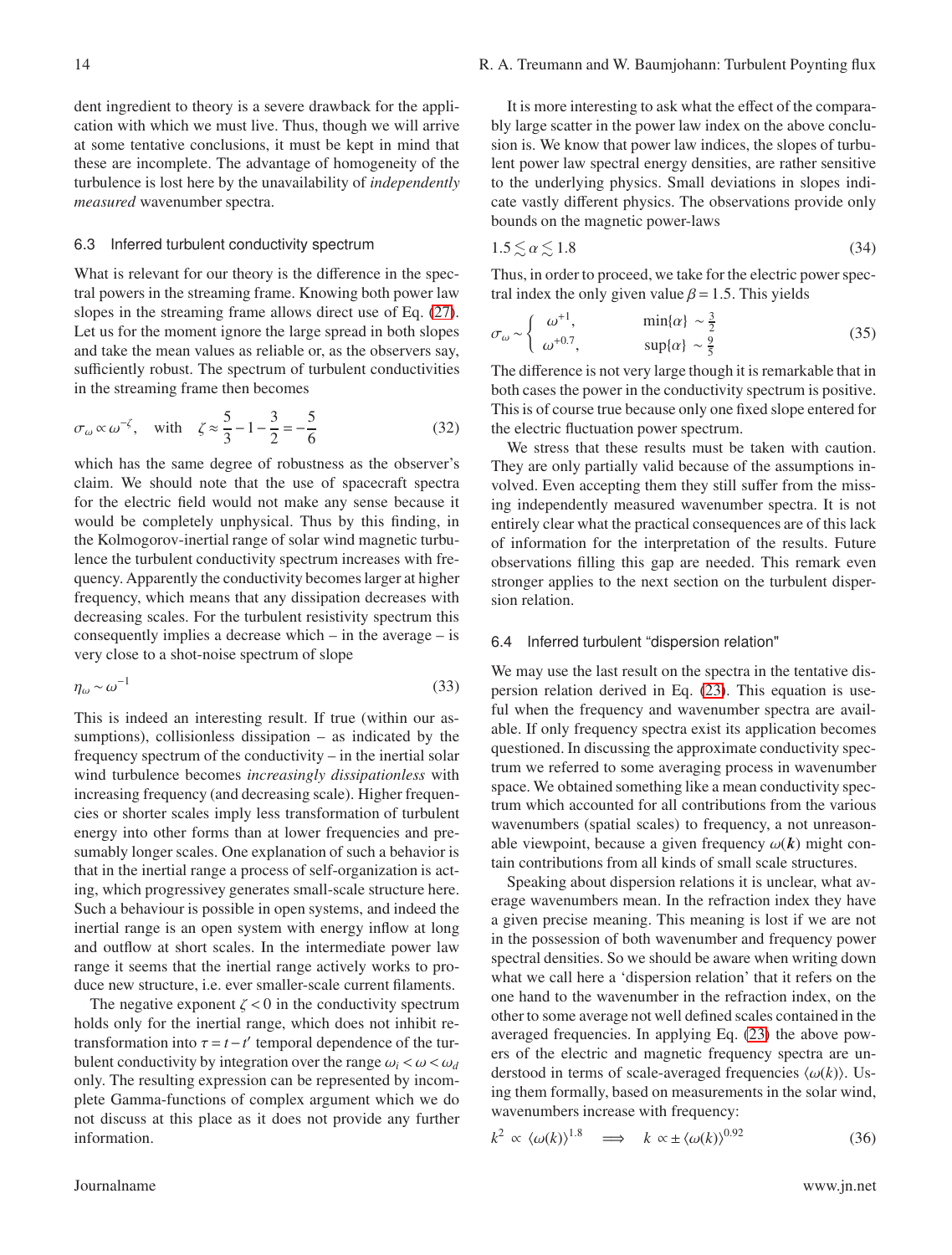(Note that we have re-introduced here the angular bracket averaging notation.) Assuming a sliding average, then  $\langle \omega \rangle$  =  $\langle \omega_0 \rangle + \langle \omega_0 \rangle' (k - k_0)$  can be expanded with respect to *k*. This gives

$$
k \propto \pm \langle \omega_0 \rangle^{0.92} \Big\{ 1 + 0.92 \Big[ \log \langle \omega_0 \rangle \Big]' (k - k_0) \Big\} \tag{37}
$$

Though being close to linear, i.e. close to the spectrum of Alfvén or magnetohydrodynamic waves in general, a dispersion relation of this kind has no equivalent in linear wave theory. It reflects the complicated mixing process of waves and scales in collisionless low-frequency magnetic turbulence in the particular case of the solar wind.

The increase in wavenumber k with frequency  $\langle \omega \rangle$  corresponds to the expected decrease in the turbulent wavelengths – spatial scales – with increasing frequency. It is therefore pointing in the right direction. What is surprising in this result is that the decrease in spatial scales is nearly inverse to frequency. Thus, what in frequency appears as a steep spectrum consists effectively of a turbulent medium of inversely decreasing wavelengths. An extended discussion of these points and their physical implications are given elsewhere [\(Treumann and Baumjohann, 2017\)](#page-17-35). Summarising here, we note that our conlcusions hold only for the inertial range and for the particular case in which measurements in the slow solar wind have been available [\(Chen et al., 2011](#page-17-25)). If we again take care for the scatter in the slope of the magnetic power spectral densities, we find a substantial variation in the inferred dispersion relations:

$$
\langle \omega(k) \rangle \sim \begin{cases} k^{+4}, & \min\{\alpha\} \sim \frac{3}{2} \\ k^{+\frac{3}{2}}, & \sup\{\alpha\} \sim \frac{9}{5} \end{cases}
$$
 (38)

As before, the frequency increases with wavenumber but now at a much higher rate. Though this is in agreement with the expectation that higher frequencies correspond to shorter scales in the turbulence, the increase in the marginal spectra is surprisingly steep. When seen from the pont of view of phase and group velocities of the involved fluctuations one understands what physically happens. Both, the group and phase velocities increase with scale according to

$$
\langle v \rangle_{ph,gr}(k) \sim \begin{cases} k^{+3}, & \min\{\alpha\} \sim \frac{3}{2} \\ k^{+\frac{1}{2}}, & \sup\{\alpha\} \sim \frac{9}{5} \end{cases}
$$
 (39)

Shorter scale fluctuations run away at faster speeds. They also transport energy at faster speed away than longer wavelengths. For the flatter spectra this happens at a substantially faster rate than for steep spectra. In all cases, however, including the mean dispersion relation, the run-away of the shorter scales implies that structure formation by nonlinear processes acts in the inertial range. Speculatively one might conclude that the inertial range when characterized by this kind of structure formation is the range where gradually smaller-scale current filaments form in order to prepare their subsequent dissipation in the dissipation range of turbulence.

www.jn.net Journalname Superior (1999) www.jn.net Journalname Superior (1999) www.jn.net Journalname

Hence, the increase in the spectrum of conductivity and apparent decrease in dissipation in this kind of an open system does not imply that dissipation (transformation into heat and entropy increase) is necessarily decreasing or increasing but that the turbulence re-organizes into finer and finer structures. It would be extraordinarily important to infer about the thermodynamics in this spectral range and the structure of the particle distribution. Observations [\(Bale et al., 2005\)](#page-16-1) seem to hint on the presence of whistlers or kinetic Alfvén waves in this range which might be involved in structure formation. Distribution functions should indicate whether intermittency plays a role here.

We note that measured wave frequencies by the four Cluster spacecraft at proton scales, not referring to the Taylor hypothesis, were close to zero over almost a decade of wave numbers. It is not quite clear what this means. It indicates, at least, that a dispersion relation derived in the above way without available reference to wavenumber spectra might not meet reality. In order to obtain it one requires precise and independent knowledge about both the frequency and wavenumber spectra of the electric and magnetic turbulent fluctuation fields in order to construct the correct turbulent response function.[12](#page-14-0)

It is, however, clear that these conclusions have to be taken with care because of our lack of knowledge of the spatial power spectral densities which inhibits construction of the correct turbulent dispersion relation.

# **7 Conclusions**

The result of this straightforward investigation of the energy transport equation in low-frequency electromagnetic turbulence is Eq. [\(24\)](#page-8-1), which is the frequency spectrum of the tur-

<span id="page-14-0"></span><sup>&</sup>lt;sup>12</sup>The claimed detection of vanishing frequency  $\omega \sim 0$  on all scales in turbulence is disturbing. It implies that in the frame where the velocity fluctuates  $\omega' \approx \mathbf{k} \cdot \mathbf{v}$ , meaning that in the entire range of observations the field would to all scales be frozen to the plasma – in fact it is the field which is frozen because the energy is contained in the plasma flow. This is hard to understand in the range outside MHD when e.g. the ions decouple and the field is frozen only to the electron gyration with electrons along the field being free. For the electric field this implies that  $\delta E' = -\delta v \times \bar{B} - \bar{v} \times \delta B$  with the second term dropped in the mean comoving frame, i.e.  $\delta v \sim \delta E \times \bar{B}$ for all scales, a rather severe condition that excludes all dissipative plasma processes even on the fluctuation scale. Turbulence would be entirely mechanical then with the electromagnetic field reacting completely passively to it. Probably vanishing frequency is either approximate only within the error of measurement, or it indicates that one is still in the domain of ideal MHD scales. Otherwise, if confirmed by independent observations of frequency and wavenumber spectra, it implies that there is no turbulent electromagnetic dissipation on any scales longer than the electron inertial scale. Solar wind turbulence in this case is dissipated in three ways mechanically, by formation of discontinuities/domain walls, and electromagnetically ultimately in spontaneous reconnection at the electron inertial scales.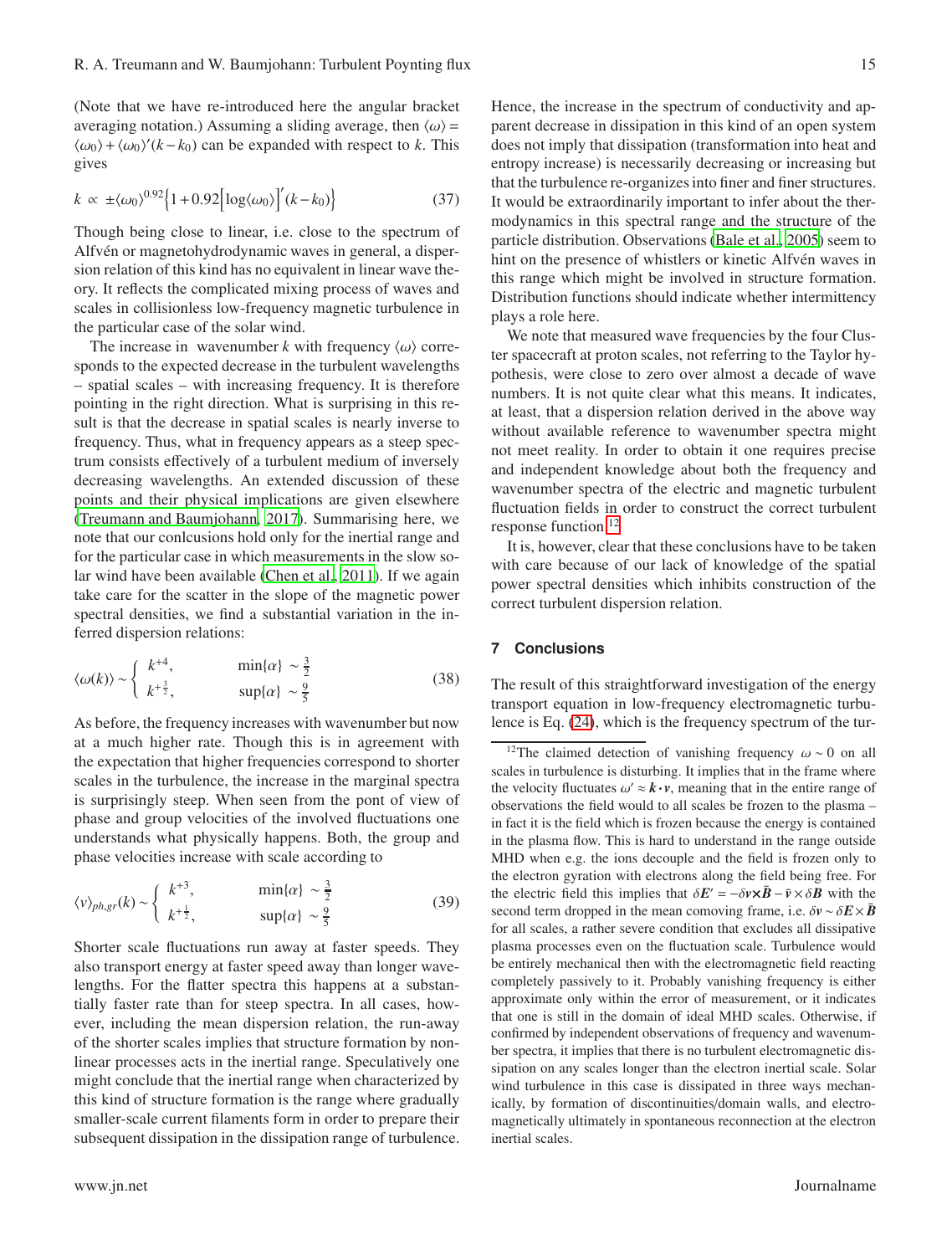bulent response function. On should keep in mind that this does not imply total energy conservation as the mechanical part of turbulence is not included explicitly! Guided by the basic equations of electrodynamics the application of the theory given here refers to temporal spectra which, in the application, should be understood as averaged over spatial scales. The theory itself provides the full wavenumberfrequency spectrum of the response function and has quite general prospects of application *in case both can be independently measured*. The interpretational problem arises when trying to explain the obtained turbulent conductivity spectrum by some model of turbulence. This requires a discussion of the turbulent Ohm's law which we wrote down for two particular cases but did not investigate further. Nevertheless we were able to derive a quite general useful expression for the turbulent conductivity spectrum in frequency and wavenumber space under the restriction to stationary and homogeneous turbulence but without reference to its mechanical part. The assumptions made are surprisingly weak. Stationarity, even in the streaming solar wind, is probably well justified as otherwise even the observations would partially fail. Homogeneity is a more subtle problem in a streaming and expanding plasma. It restricts application to a particular spatial shell whose extension must be less than the typical scale of expansion of the flow. Observationally this is not very problematic. By using Poynting's theorem the nonlinearity of the fluctuations is retained. The main simplifications concerned the neglect of third-order correlations, neglect of electrostatic contributions and restriction to the mean field frame. Moreover, for tractability reasons we considered only two directions of propagation of any electromagnetic turbulent fluctuations: propagation parallel, and propagation perpendicular to the mean magnetic field, in the latter case with electric fluctuation field parallel to the mean field. This excludes the case of perpendicular propagation and magnetic fluctuations parallel to the mean field. So the theory is not completely general. It covers not all directions of oblique propagation. Within these restrictions the turbulent conductivity spectrum was obtained for these two propagation modes.

Application to solar wind observations of these expressions made use of the observationally determined spectral slopes of the magnetic and electric power spectral densities in the solar wind. This was possible only in the one case of propagation, where both electric and magnetic power spectral densities were available and the electric fluctuations were correctly transformed into the proper mean moving frame of the solar wind [\(Chen et al.](#page-17-25), [2011](#page-17-25)). In this case the wavenumber averaged frequency spectrum of the turbulent conductivity could be determined. It was found to become an approximate shot-noise spectrum,indicating the presence of violent chaotic interactions and self-organization. This spectrum also provided the possibility to derive a wavenumber averaged turbulent dispersion relation based on the observations of the turbulent solar wind power spectra.

The dispersion relation, though still incomplete and ap-

proximate, as no spatial spectra could be used, is a rather approximative turbulent dispersion relation. It correctly expresses the increase in wavenumber with increasing frequency. It also indicates that in the solar wind the spatial dispersion of the turbulence depends weakly though nonlinearly on frequency. One may claim from its structure that such dispersion relations cannot be obtained from any linear theory. It remains unclear, however, what effect averaging over wavenumber has.

Turbulence is not a conglomerate or mixture of linear modes. In Fourier space it is the formal transformation of the observed spatially and temporally structured fluctuation fields into their Fourier equivalents which cannot by any means be reduced to a superposition of linear eigenmodes. This is exhibited in the obtained dispersion relation. There is no linear eigenmode equation available in turbulence which is prevented by the mixture of mechanical motion and electromagnetism. Such a separation is, to some extent, possible in weak turbulence, where the evolution of turbulence can be represented as mode coupling with the number of modes steeply increasing with growing wave amplitude. [Yoon](#page-17-14) [\(2007\)](#page-17-14) and [Yoon and Fang \(2007](#page-17-15)) more recently developed the rigorous kinetic weak-turbulence theory of magnetic turbulence for parallel propagation at low frequencies. Only a small number of waves are involved, viz. Alfvénwhistler and slow magnetosonic modes including their nonlinear modifications up to third order in the expansion with respect to normalized wave power. The obtained expressions are highly involved, which makes their direct application to observations difficult.

Observed spectra are featureless indicating that turbulence is rather not weak: well developed featureless turbulence seems not to be "renormalizable". Instead one must switch to a non-perturbative approach. A magnetic turbulence theory of this kind has not yet been developed (for review of some attempts cf., [Verma, 2004\)](#page-17-22). The dimensional considerations of [Kolmogorov \(1941](#page-17-17)) provided an important global step in the non-perturbative direction but dealt with the general problem of hydrodynamic turbulence, not having had in mind any application to electromagnetic turbulence. Global treatments of magnetohydrodynamic turbulence in Kolmogorov's spirit followed much later (cf., [Iroshnikov](#page-17-20), [1963;](#page-17-20) [Kraichnan,](#page-17-21) [1964](#page-17-21), and others).

# **8 Summary and critical remarks**

Summarising, we draw the following brief conclusions. Since observations of turbulence in the solar wind provide mainly spectral power densities of the turbulent magnetic fluctuations in the frequency domain, very rarely accompanied by those of electric fluctuations, and to our knowledge almost never included those of the velocity fields (cf., [Podesta et al.](#page-17-36), [2006,](#page-17-36) for preliminary observations), we attempted a formulation of turbulence solely in terms of elec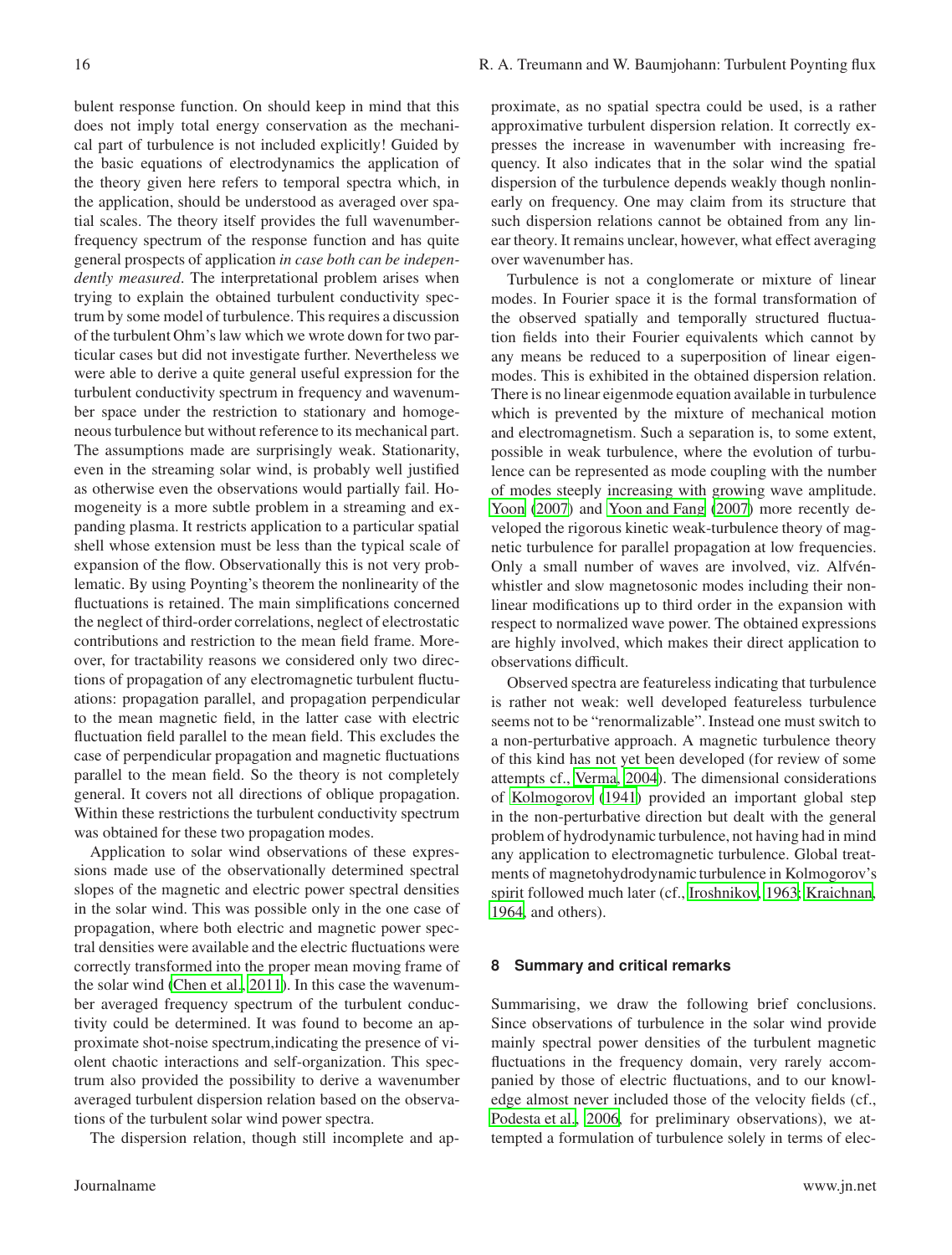trodynamic quantities. In fact, magnetic fluctuations are the easiest to measure. Electric fluctuations are not covariant and require transformation into the moving frame which in its turn requires knowledge about the velocity fluctuations. There are ways of measuring the electric fluctuations directly by antennas, double probes, and injection of electron or ion beams, with the latter not yet explored. In these cases our bold attempt is well justified. All the mechanical part is included in the response function of the plasma. We have shown that this is in principle possible when the compressive part of turbulence is separated from the noncompressive turbulence. Under some restrictions this procedure yields expressions for the turbulent response functions, which can be investigated in view of their physical content.

This attempt is, however, not satisfactory what concerns all of its results. As long as only the power spectral densities in the frequency domain are considered one cannot expect that physical results are obtained which can be trusted. In order to proceed one absolutely requires both *independently* measured power spectral densities of the electric and magnetic fluctuations in frequency and wavenumber space. It is most important that these measurements are independent not making use of any Taylor hypothesis or similar relations. Only the combination of both kinds of observations will reproduce the correct physically reasonable response function $13$ . These two kinds of spectra must be combined in the calculation of the turbulent dissipative response function. It is insufficient to use wavenumber spectra to transform them into frequency spectra via the Taylor approach, which anyway becomes suspect at high frequencies. Both must independently be used in constructing the response function. Moreover, a way has to be found for independently transform the electric spectra into the moving frame in order to make them Lorentz invariant. Tranformation to the mean-field frame is insufficient even as a first step for making the field approximately covariant. Also the field fluctuations need to be transformed. Thus other experimental ways have to be found for determining the electric field in various frequency and wavenumber ranges.

The results we presented can only be considered as approximate for the above reasons. We have constructed a (not completely covariant) wavenumber-space averaged response function which using observations obeyed a power law.

We also have shown in which way an electromagnetic turbulent dispersion relation can be obtained. The dispersion relation we provide makes little sense just for the reason that it is based on averaging over wavenumber space. It just demonstrates how one would have to construct the dispersion relation.

A dispersion relation in turbulence does not mean that real modes are detected. It means that there is a nonlinear relation between wave numbers and frequency which is obtained by Fourier transformation in space and time. It does not result from eigenmode equations. It, however, contains inportant information about the relation between the spatial and temporal structure of the turbulence in different scale ranges.

Future observations should consider these lacks, repair the deficiencies, fill the gaps, note the caveats and try to provide complete and reliable data. In particular necessary are independent spectra in frequency and wavenumber, measurements of electric spectra, observation of covariance and either measurements of velocity fluctuations or circumvent them by appropriate measuring techniques. Velocity spectra are very difficult to obtain independently. They require particle detectors of very high angular, energy and time resolution. It would be important of combining electric drift field observations with measurements of electric fields by other means (double probes, antennas, injection of ion beams which, in particular, have a number of advantages over electron beams: easy identification, greater stability, covering frequencies below electron cyclotron) in order to infer about the Lorentz term  $v \times B$  as function of all temporal and spatial scales.

This is still musics of the future. We nevertheless believe that proceeding in the indicated direction should be a promising way in the investigation of solar wind turbulence outside the kinetic frequency and wavenumber scale ranges. It would also contribute to the general understanding of turbulence.

**Acknowledgement.** This work was part of a Visiting Scientist Programme at the International Space Science Institute Bern executed by RT in 2007. We acknowledge the rather reserved interest of the ISSI Directorate and the friendly hospitality of the ISSI staff. We thank the ISSI system administrator S. Saliba for technical support and the librarians Andrea Fischer and Irmela Schweizer for access to the library and literature. We also acknowledge the very valuable critical comments of the referees, indicating the merits and limitations of spacecraft observations in the solar wind and, in particular, bringing the ARTEMIS data to our attention.

## **References**

- <span id="page-16-2"></span>Alexandrova O, Saur J, Lacombe C, Mangeney A, Mitchell J, Schwartz SJ and Robert P: Universality of solar-wind turbulent spectrum from MHD to electron scales, Phys. Rev. Lett. 103, 165003, doi: 10.1103/PhysRevLett.103.165003, 2009.
- <span id="page-16-1"></span>Bale SD, Kellogg PJ, Mozer FS, Horbury TS and Rème H: Measurement of the electric fluctuation spectrum of magnetohydrodynamic turbulence, Phys. Rev. Lett. 94, ID 215002, doi: 10.1103/PhysRevLett.94.215002, 2005.
- <span id="page-16-0"></span>Batchelor GK: Kolmogoroff's theory of locally isotropic turbulence, Math. Proc. Cambridge Phil. Soc. 43, 533-559, doi: 10.1017/S0305004100023793, 1947.
- <span id="page-16-3"></span>Bereznyak A: Spectral slope and Kolmogorov constant of MHD, Phys. Rev. Lett. 106, 075001, doi: 10.1103/Phys-RevLett.106.075001, 2011.
- <span id="page-16-4"></span>Bereznyak A: Spectra of strong MHD turbulence from high-resolution simulations, Astrophys. J. Lett. 784, L20, [arXiv:1401.4177](http://arxiv.org/abs/1401.4177) [astro-ph.GA] 106, 075001, doi: 10.1088/2041-8205/784/2/L20, 2014.

<span id="page-16-5"></span><sup>&</sup>lt;sup>13</sup>But see the former footnote!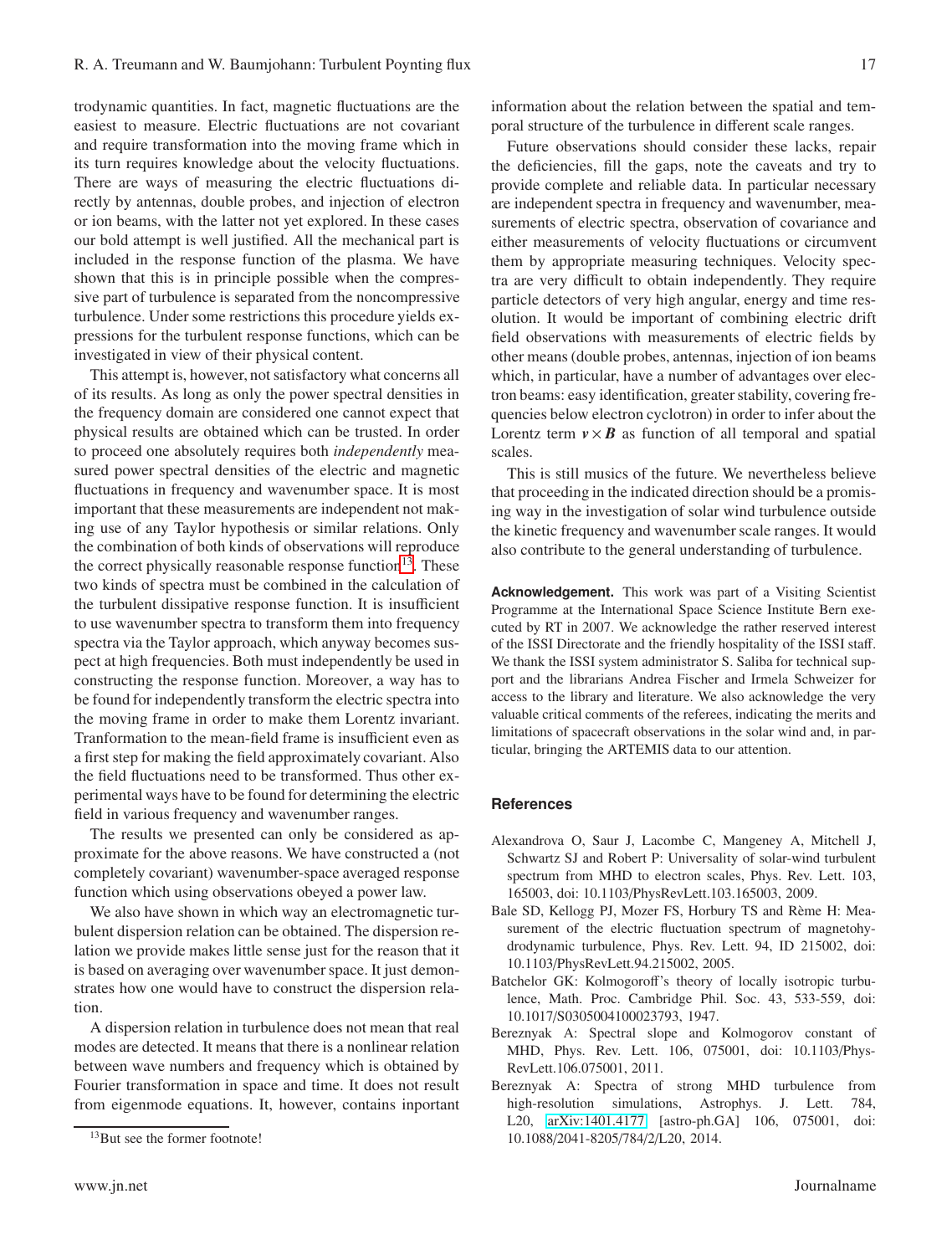- <span id="page-17-7"></span>Biskamp D: Magnetohydrodynamic turbulence (Cambridge University Press, Cambridge, UK, 2003).
- <span id="page-17-4"></span>Boldyrev S, Horaites K, Xia Q and Perez JC: Toward a theory of astrophysical plasma turbulence at subproton scales, Astrophys. J. 777, 41, doi: 10.1088/0004-637X/777/1/41, 2013.
- <span id="page-17-29"></span>Boozer AH: Ohm's law for mean magnetic fields, J. Plasma Phys. 35, 133, doi: 10.1017/S0022377800011181, 1986.
- <span id="page-17-28"></span>Brown MR, Schaffner DA and Weck PJ: Magnetohydrodynamic turbulence: Observations and experiment, Phys. Plasmas. 22, 055601, doi: 10.1063/1.4919391, 2015.
- <span id="page-17-25"></span>Chen CHK, Bale SD, Salem C and Mozer FS: Frame dependence of the electric field spectrum of solar wind turbulence, Astrophys. J. Lett. 737, ID L41, doi:10.1088/2041-8205/737/2/L41, 2011.
- <span id="page-17-9"></span>Davidson RC: Methods in nonlinear plasma theory (Academic Press, NY, 1972).
- <span id="page-17-2"></span>Dmitruk P and Matthaeus WH: Phys. Plasmas. 16, 062304. doi: 10.1063/1.3148335, 2009.
- <span id="page-17-13"></span>Elsasser WM: The hydromagnetic equations, Phys. Rev. 79, 183- 183, doi:10.1103/PhysRev.79.183, 1950.
- <span id="page-17-8"></span>Frisch U: Turbulence (Cambridge University Press, Cambridge, UK, 1995).
- <span id="page-17-0"></span>Goldstein ML, Roberts DA and Matthaeus WH: Magnetohydrodynamic turbulence in the solar wind, Ann. Rev. Astron. Astrophys. 33, 283-326, doi: 10.1146/annurev.aa.33.090195.001435, 1995.
- <span id="page-17-18"></span>Heisenberg W: Zur statistischen Theorie der Turbulenz, Z. Physik 124, 628-657, doi:10.1007/BF01668899, 1948a.
- <span id="page-17-19"></span>Heisenberg W: On the theory of statistical and isotropic turbulence, Proc. Royal Soc. London. Series A, Math. Phys. Sci. 195, 402- 406, doi:10.1098/rspa.1948.0127, 1948b.
- <span id="page-17-27"></span>Horbury TS, Wicks RT and Chen CHK: Anisotropy in space plasma turbulence: solar wind observations, Space Sci. Rev. 172, 325- 342, doi: 10.1007/s11214-011-9821-9, 2012.
- <span id="page-17-20"></span>Iroshnikov PS: Turbulence of a conducting fluid in strong magnetic field. Astron. Zhurn. 40, 742,1963.
- <span id="page-17-10"></span>Kadomtsev BB: Plasma turbulence (Academic Press, New York, NY, 1970).
- <span id="page-17-17"></span>Kolmogorov AN: The local structure of turbulence in incompressible viscous fluid for very large Reynolds numbers, Dokl. Akad. Nauk SSSR 30, 299-303, 1941.
- <span id="page-17-21"></span>Kraichnan RH: Kolmogorov's hypotheses and Eulerian turbulence theory. Phys. Fluids 7, 1723-1734. doi:10.1063/1.2746572, 1964.
- <span id="page-17-31"></span>Krall NA and Trivelpiece AW: Principles of plasma physics (McGraw-Hill, Inc., New York, NY, 1973).
- <span id="page-17-30"></span>Landau LD, Lifshitz EM and Pitaevskii LP: Electrodynamics of continuous media. (Butterworth-Heinemann, Oxford, 1998).
- <span id="page-17-32"></span>Perri S, Goldstein M L, Dorelli J and Sahraoui F: Detection of small-scale structures in the dissipation regime of solar-wind turbulence, Phys. Rev. Lett. 109, 191101, doi: 10.1103/Phys-RevLett.109.191101, 2012.
- <span id="page-17-36"></span>Podesta J J, Roberts D A and Goldstein M L: Power spectrum of small-scale turbulent velocity fluctuations in the solar wind, J. Geophys. Res. 111, A10109, doi: 10.1029/2006JA011834, 2006.
- <span id="page-17-12"></span>Sagdeev RZ and Galeev AA: Nonlinear plasma theory (Benjamin Books, New York, NY, 1969).
- <span id="page-17-23"></span>Sahraoui F, Goldstein ML, Belmont G, Canu P and Rezeau L: Evidence of a cascade and dissipation of solar wind turbulence at the electron gyroscale, Phys. Rev. Lett. 102, 231102, doi:10.1103/PhysRevLett.102.231102, 2009.
- <span id="page-17-24"></span>Sahraoui F, Huang SY, Belmont G, Goldstein ML, Retinò A,

Robert P and De Patoul J: Scaling of the electron dissipation range of solar wind turbulence, Astrophys. J. Lett. 777, 15, doi:10.1088/0004-637X/777/1/15, 2013.

- <span id="page-17-6"></span>Sahraoui F, Belmont G and Goldstein ML: New insight into shortwavelength solar wind fluctuations from Vlasov theory, Astrophys. J. 748, 100, doi: 10.1088/0004-637X/748/2/100, 2012.
- <span id="page-17-3"></span>Schekochihin AA, Cowley SC, Borland W, Hammett GW, Howes GG, Quataert E and Tatsuno T: Astrophysical gyrokinetics: Kinetic and fluid turbulent cascades in magnetized weakly collisional plasmas, Astrophys. J. Suppl. 182, 310-377, doi:10.1088/0067-0049/182/1/310, 2009.
- <span id="page-17-16"></span>Treumann RA and Baumjohann W: Spontaneous reconnection. Collisionless reconnection and its potential astrophysical relevance, Astron. Astrophys. Rev. 23, ID 4 (91 pages), doi: 10.1007/s00159-015-0087-1, 2015.
- <span id="page-17-35"></span>Treumann RA and Baumjohann W: Conductivity spectrum and dispersion relation in solar wind turbulence, [arXiv:1701.05163,](http://arxiv.org/abs/1701.05163) 2017.
- Treumann RA, Baumjohann W and Narita Y: Ideal MHD turbulence: The inertial range spectrum with collisionless dissipation, Front. Phys. 3, ID 22, doi: 10.3389/fphys.2015.00022, 2015.
- <span id="page-17-34"></span>Treumann RA, Baumjohann W and Narita Y: Inverse scattering problem in turbulent magnetic fluctuations, Ann. Geophys. 34, 1-17, doi: 10.5194/angeo-34-1-2016, 2016.
- <span id="page-17-11"></span>Tsytovich VN: Nonlinear effects in plasmas (Plenum Press, New York, NY, 1970).
- <span id="page-17-22"></span>Verma MK: Statistical theory of magnetohydrodynamik turbulence: recent results, Phys. Rep. 401, 229-380, doi: 10.1016/j.physrep.2004.07.007, 2004.
- <span id="page-17-26"></span>Wicks RT, Forman MA, Horbury TS and Oughton S: Power anisotropy in the magnetic field power spectral tensor of solar wind turbulence, Astrophys. J. 746, 103-126, doi: 10.1088/0004- 637X/746/1/103, 2012.
- <span id="page-17-14"></span>Yoon PH: Kinetic theory of hydromagnetic turbulence. I. Formal results for parallel propagation, Phys. Plasmas 14, 102302, doi: 10.1063/1.2780139, 2007.
- <span id="page-17-15"></span>Yoon PH and Fang TM: Kinetic theory of hydromagnetic turbulence. II. Susceptibilities, Phys. Plasmas 14, 102303, doi: 10.1063/1.2780140, 2007.
- <span id="page-17-5"></span>Zank GP, Dosch A, Hunana P, Florinski V, Matthaeus WH and Webb GM: The transport of low-frequency turbulence in astrophysical flows. I. Governing equations, Astrophys. J. 745, 35, doi: 10.1088/X/745/1/35, 2012.
- <span id="page-17-33"></span>Zhdankin V, Boldyrev S, Perez JC and Tobias SM: Energy dissipation in magnetohydrodynamic turbulence: coherent structures or "nanoflares"? Astrophys. J. 795, 127, doi: 10.1088/0004- 637X/795/2/127, 2014.
- <span id="page-17-1"></span>Zhou Y, Matthaeus WH and Dmitruk P: Magnetohydrodynamic turbulence and time scales in astrophysical and space plasmas, Rev. Mod. Phys. 76, 1015-1035, doi: 10.1103/RevModPhys.76.1015, 2004.

# **Appendix: Averaging procedure, simplifying assumptions, approximations, caveats**

The present approach is based on averaging the Eq. [\(1\)](#page-3-2). For transparency it is necessary to go into more detail. Taking the average of some quantity like the magnetic field *B* implies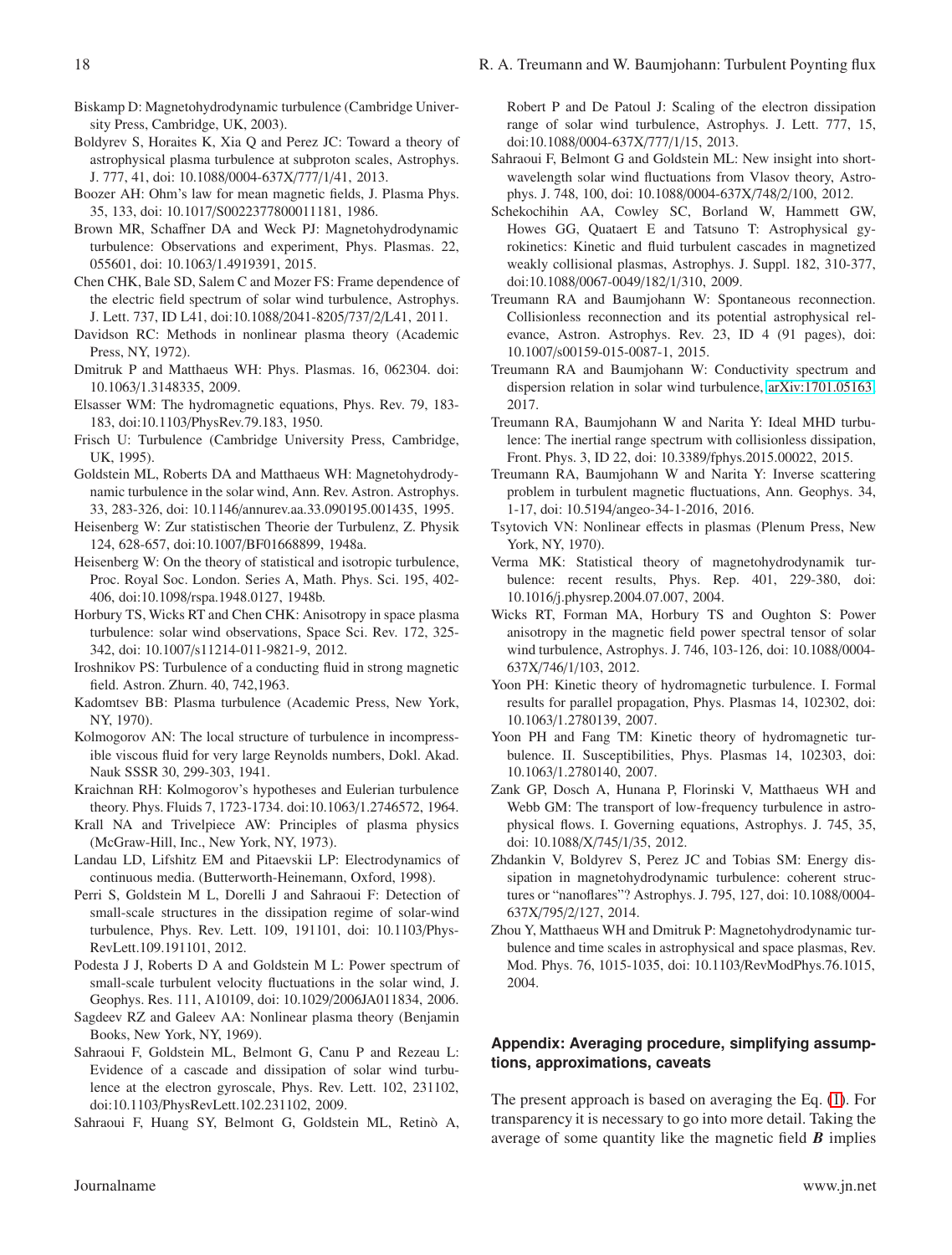performing temporal and spatial integrations. The magnetic field is defined as magnetic flux per cross section which implies that a spatial volume is involved. Moreover, the field varies in time. Being interested in comparably short spatial and temporal scales, the scales on which the field fluctuates, not the larger scales of some mean field behavior, we assume that  $\mathbf{B}(\xi,\tau)$  depends on two spatial scales  $L \gg \ell$  such that  $\xi(X, x)$  is a function of the large-scale coordinate X which varies on scale *L*, and the small-scale coordinate *x* which varies on scale  $\ell$ . Similarly,  $\tau(T,t)$  depends on the slow time *T* and fast time *t*. In order to be able to distinguish between these two different scales one integrates over the short spatial and fast temporal scales to obtain the mean-field quantity

$$
\bar{\boldsymbol{B}} \equiv \left\langle \boldsymbol{B}(X,T) \right\rangle = \frac{1}{\theta V_x} \int_0^{\theta} dt \int dx^3 \boldsymbol{B}(\xi,\tau) \tag{40}
$$

where  $\theta$  is the longest fluctuation time scale and  $V_x \sim \Lambda^3$  the fluctuation volume, with  $\Lambda$  the longest fluctuation scale. Having obtained the mean field in this way we assume that the total field  $\mathbf{B} = \mathbf{B}(X,T) + \delta \mathbf{B}(x,t)$  is decomposed into the superposition of mean and fluctuating fields. This is the usual way of distinguishing between both components. Clearly, the average of the fluctuations  $\langle \delta \bm{B} \rangle = 0$  taken in the above sense vanishes, while in general higher order products do not necessarily vanish.

We apply this procedure to Eq.  $(1)$  where the second term on the left will be suppressed from the beginning because it is relativistically small. In the description of turbulence, radiation is excluded as all fluctuations are confined to the plasma. This is, however, not true in the dissipation range where a remarkable fraction of energy may become transformed into radiation losses. This is known from radiative cooling effects in closed astrophysical systems, clusters of galaxies, for instance.

The decomposition of  $\mathbf{B} = \bar{\mathbf{B}}(T) + \delta \mathbf{B}(t)$  implies that  $B^2 =$  $\bar{B}^2 + 2\bar{B} \cdot \delta \mathbf{B} + \delta B^2$ . Averaging over the short timescale the second term vanishes which leaves the slow-time derivative of the sum  $\bar{B}^2 + \overline{\delta B^2}$  with both terms depending on *T*. By the same reasoning averaging the right-hand terms one obtains the mean field equation

$$
\frac{1}{2\mu_0} \frac{\partial}{\partial T} \left( \vec{B}^2 + \overline{\delta \mathbf{B}^2} \right) = -\overline{\mathbf{J}} \cdot \overline{\mathbf{E}}' - \overline{\delta \mathbf{J} \cdot \delta \mathbf{E}'} + \\ + \frac{1}{\mu_0} \nabla_X \cdot \left( \overline{\mathbf{E}}' \times \overline{\mathbf{B}} + \overline{\delta \mathbf{E}' \times \delta \mathbf{B}} \right)
$$

in which, if one would be interested in mean-field evolution (for instance in dynamo theories etc.) one should express the primed electric field, mean and fluctuating currents, and the average products accordingly.

Our interest is in fluctuations. So we subtract the mean field equation from the full Eq. [\(1\)](#page-3-2). The latter includes the mean and fluctuating fields. This leaves us with all the remaining fluctuating terms and will turn out to be very complicated such that we need to introduce additional simplifications. Before simplifying we have:

$$
\frac{1}{2\mu_0} \frac{\partial}{\partial t} \left( \delta \vec{B}^2 + 2\vec{B} \cdot \delta \vec{B} - \overline{\delta B^2} \right) = -\delta \vec{J} \cdot \vec{E}' - \vec{J} \cdot \delta \vec{E}' -
$$

$$
- \delta \vec{J} \cdot \delta \vec{E}' + \overline{\delta \vec{J} \cdot \vec{E}'} + \frac{1}{\mu_0} \nabla \times \left( \delta \vec{E}' \times \vec{B} + \vec{E}' \times \delta \vec{B} + \delta \vec{E}' \times \delta \vec{B} - \overline{\delta \vec{E}' \times \delta \vec{B}} \right)
$$

All averages which are not multiplied by fluctuations depend only on the mean scales. They are constants on the fluctuation scales and, assuming that the boundaries are shifted to infinity, play no role. They may be dropped. We also assume that the mean electric field can be put to zero. This might be a severe condition but is imposed for reasons of simplicity. Moreover, we have found that the compressive magnetic fluctuation fields with  $\delta$ **B**||**B** along the mean plus (external field) must be treated differently. Since observationally it is completely unproblematic to separate this component out, we put it to zero. These well justified simplifications leave us with

$$
\frac{1}{\mu_0} \frac{\partial (\delta B^2)}{\partial t} = -\bar{\boldsymbol{J}} \cdot \delta \boldsymbol{E}' - \delta \boldsymbol{J} \cdot \delta \boldsymbol{E}' + \frac{1}{\mu_0} \nabla \times (\delta \boldsymbol{E}' \times \bar{\boldsymbol{B}})
$$

Since we are dealing with purely electromagnetic fluctuations only the very last non-averaged term in the Poynting flux on the right has been transferred to the left where it adds to the time derivative of the squared fluctuations.

Now, we must consider the current. By the general Ohm's law we have  $J = \sigma \cdot E'$  where  $\sigma(\xi, \tau)$  is a completely general conductivity of unknown and unspecified functional tensorial form. It depends on the large and small scale coordinates and, possibly, also on the fields. Its dependencies are left open here. Formally, however, we may write it as the sum of large and small scale conductivities  $\sigma = \bar{\sigma} + \delta \sigma$  assuming that this would be manageable in some way. Then we have for the average current within the above made assumptions

$$
\bar{\boldsymbol{J}} = \bar{\boldsymbol{\sigma}} \cdot \bar{\boldsymbol{E}}' + \overline{\delta \boldsymbol{\sigma} \cdot \delta \boldsymbol{E}'}
$$

Again, with the same assumptions we have for the fluctuating current

$$
\delta \mathbf{J} = \delta \boldsymbol{\sigma} \cdot \boldsymbol{\bar{E}'} + \boldsymbol{\bar{\sigma}} \cdot \delta \boldsymbol{E'} + \delta \boldsymbol{\sigma} \cdot \delta \boldsymbol{E'}
$$

The first term on the right drops out because of our assumptions. The second and third terms can be combined into one when introducing back our definition of the general conductivity tensor of whatsoever form he might be. So we obtain

$$
\delta \bm{J} = \bm{\sigma}\!\cdot\!\delta \bm{E}'
$$

With these approximations we have

$$
\frac{1}{\mu_0} \frac{\partial (\delta B^2)}{\partial t} = -\delta E' \cdot \boldsymbol{\sigma} \cdot \delta E' - \frac{1}{\mu_0} \nabla \cdot (\delta E' \times \bar{B})
$$

In order to confirm to our approach the last term must vanish. This is achieved in two cases, either  $\delta E' || \bar{B}$ , when the primed